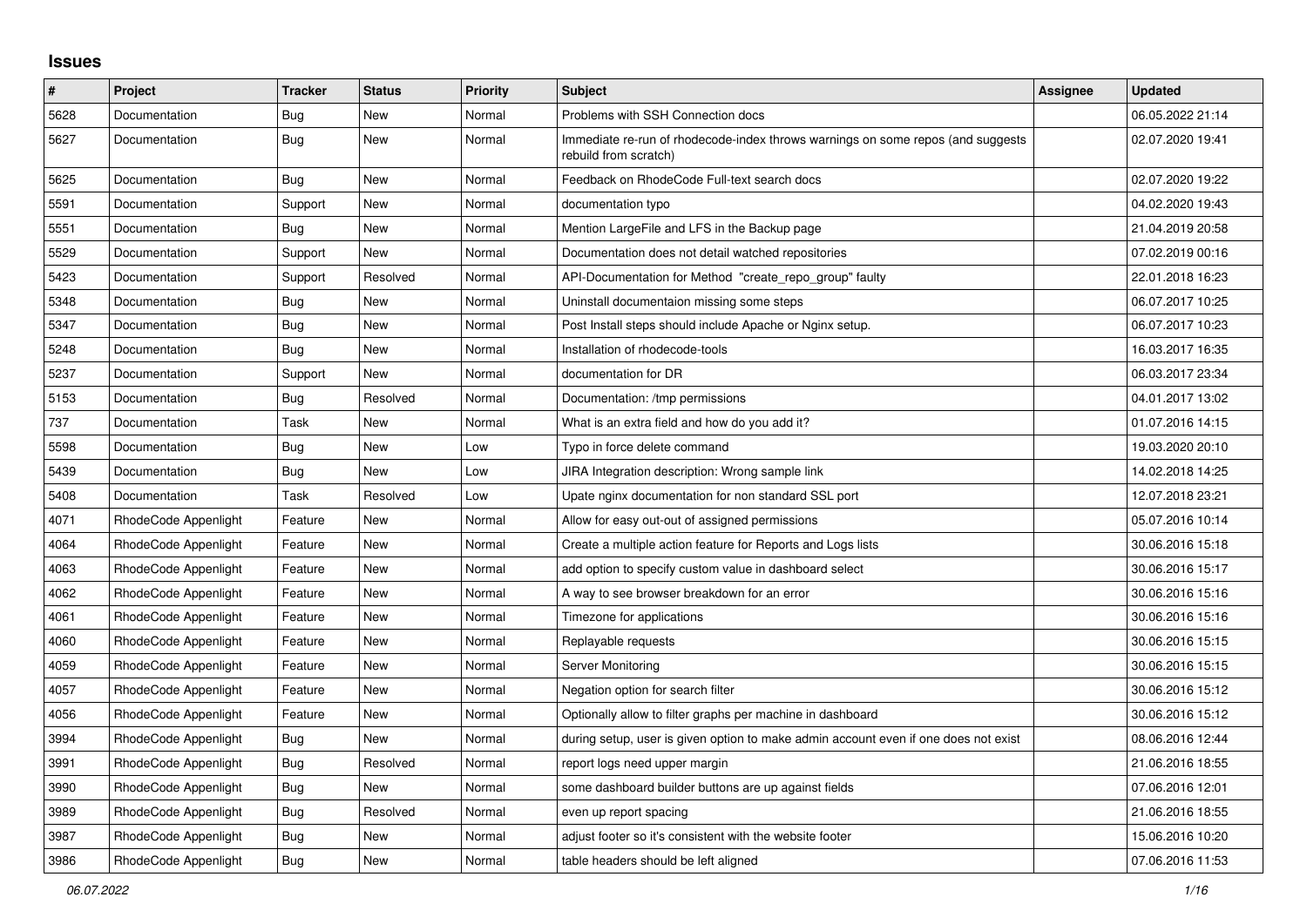| $\pmb{\#}$ | Project              | <b>Tracker</b> | <b>Status</b> | <b>Priority</b> | <b>Subject</b>                                                                                             | Assignee | <b>Updated</b>   |
|------------|----------------------|----------------|---------------|-----------------|------------------------------------------------------------------------------------------------------------|----------|------------------|
| 5342       | RhodeCode Appenlight | Bug            | New           | Low             | Broken link [Applications Modify application]                                                              |          | 21.06.2017 21:21 |
| 4220       | RhodeCode Appenlight | Feature        | <b>New</b>    | Low             | Search params allow sorting of result.                                                                     |          | 06.09.2016 16:33 |
| 4017       | RhodeCode Appenlight | Feature        | <b>New</b>    | Low             | application logos need help                                                                                |          | 14.06.2016 11:52 |
| 5434       | RhodeCode CE/EE      | Bug            | Resolved      | Immediate       | Locale problem                                                                                             |          | 01.10.2021 09:51 |
| 5621       | RhodeCode CE/EE      | Bug            | Resolved      | Urgent          | $LDAP + User Groups authentication playing not working after upgrade to 4.19.x$                            |          | 15.06.2020 17:56 |
| 5517       | RhodeCode CE/EE      | Bug            | Resolved      | Urgent          | Problem with upgrading to Community-4.15                                                                   |          | 11.12.2018 06:32 |
| 5491       | RhodeCode CE/EE      | Support        | <b>New</b>    | Urgent          | Upgrade RhodeCode Community + VCSSERVER from 4.10.4 to 4.12.4, pull request<br>stop working with reviewers |          | 30.08.2018 09:47 |
| 4166       | RhodeCode CE/EE      | Bug            | Resolved      | Urgent          | [ce] Rhodecode crashing after MySQL error                                                                  |          | 23.08.2016 23:35 |
| 5680       | RhodeCode CE/EE      | Bug            | New           | High            | Inconsistent timezone display                                                                              |          | 20.04.2022 14:15 |
| 5645       | RhodeCode CE/EE      | Bug            | New           | High            | Rhodecode returns 400 Bad request on huge mercurial repos                                                  |          | 18.12.2020 06:29 |
| 5639       | RhodeCode CE/EE      | Support        | New           | High            | 500 Internal Server Error   The server has either erred  after importing Database<br>from backup           |          | 22.11.2020 09:15 |
| 5636       | RhodeCode CE/EE      | Bug            | Resolved      | High            | Remap and Rescan 500 Internal Server Error                                                                 |          | 30.04.2021 08:53 |
| 5622       | RhodeCode CE/EE      | Bug            | Resolved      | High            | Upgrade from 4.18.3 to 4.19.3 broke all PRs                                                                |          | 28.07.2020 16:44 |
| 5567       | RhodeCode CE/EE      | Bug            | Resolved      | High            | Error after PR was updated                                                                                 |          | 20.01.2020 10:04 |
| 5560       | RhodeCode CE/EE      | Bug            | Resolved      | High            | Check all permission API function to flush caches for auth perms                                           |          | 08.06.2021 23:56 |
| 5552       | RhodeCode CE/EE      | Feature        | <b>New</b>    | High            | PR dependency across repos                                                                                 |          | 22.06.2019 01:15 |
| 5528       | RhodeCode CE/EE      | Bug            | Resolved      | High            | Empty Unicode file causes the PR to return HTTP 500                                                        |          | 28.02.2019 13:52 |
| 5524       | RhodeCode CE/EE      | Bug            | New           | High            | Cannot log into RhodeCode anymore                                                                          |          | 15.01.2019 17:08 |
| 5519       | RhodeCode CE/EE      | Bug            | <b>New</b>    | High            | User unable to fork the repo despite setting Repository Forking to Disabled                                |          | 11.12.2018 22:21 |
| 5513       | RhodeCode CE/EE      | Bug            | Resolved      | High            | Gist: GitHub flavoured markdown gist creation fails                                                        |          | 07.07.2019 22:21 |
| 5510       | RhodeCode CE/EE      | Bug            | New           | High            | AssertionError: unexpected parameters: user_agent & hook_type                                              |          | 31.07.2021 11:14 |
| 5502       | RhodeCode CE/EE      | Bug            | Resolved      | High            | 500 error when using multiple custom branch permissions                                                    |          | 07.12.2018 09:49 |
| 5489       | RhodeCode CE/EE      | Bug            | Resolved      | High            | grant_user_permission_to_repo_group API call fails to set permissions on child<br>repos                    |          | 11.07.2018 09:57 |
| 5436       | RhodeCode CE/EE      | Bug            | Resolved      | High            | Unable To Open Pull Request in 4.11.2                                                                      |          | 14.02.2018 11:14 |
| 5433       | RhodeCode CE/EE      | Bug            | Resolved      | High            | RhodeCode Community 4.11 doesn't handle HG largefiles extension                                            |          | 01.02.2018 20:08 |
| 5414       | RhodeCode CE/EE      | Bug            | New           | High            | When Opening New Pull Request, Target Revision Default Is Undesireable                                     |          | 11.04.2018 23:20 |
| 5399       | RhodeCode CE/EE      | Bug            | In Progress   | High            | Issues with Git LFS integration                                                                            |          | 07.07.2019 22:21 |
| 5391       | RhodeCode CE/EE      | Task           | Resolved      | High            | Secure Email change                                                                                        |          | 17.04.2018 21:50 |
| 5289       | RhodeCode CE/EE      | Feature        | New           | High            | Ability to Upload/Replace a file using the UI                                                              |          | 22.09.2017 10:29 |
| 4677       | RhodeCode CE/EE      | Support        | Resolved      | High            | API get_repo_refs not working?                                                                             |          | 19.12.2016 11:46 |
| 4304       | RhodeCode CE/EE      | Bug            | Resolved      | High            | Search: Internal Server Error                                                                              |          | 26.11.2016 16:26 |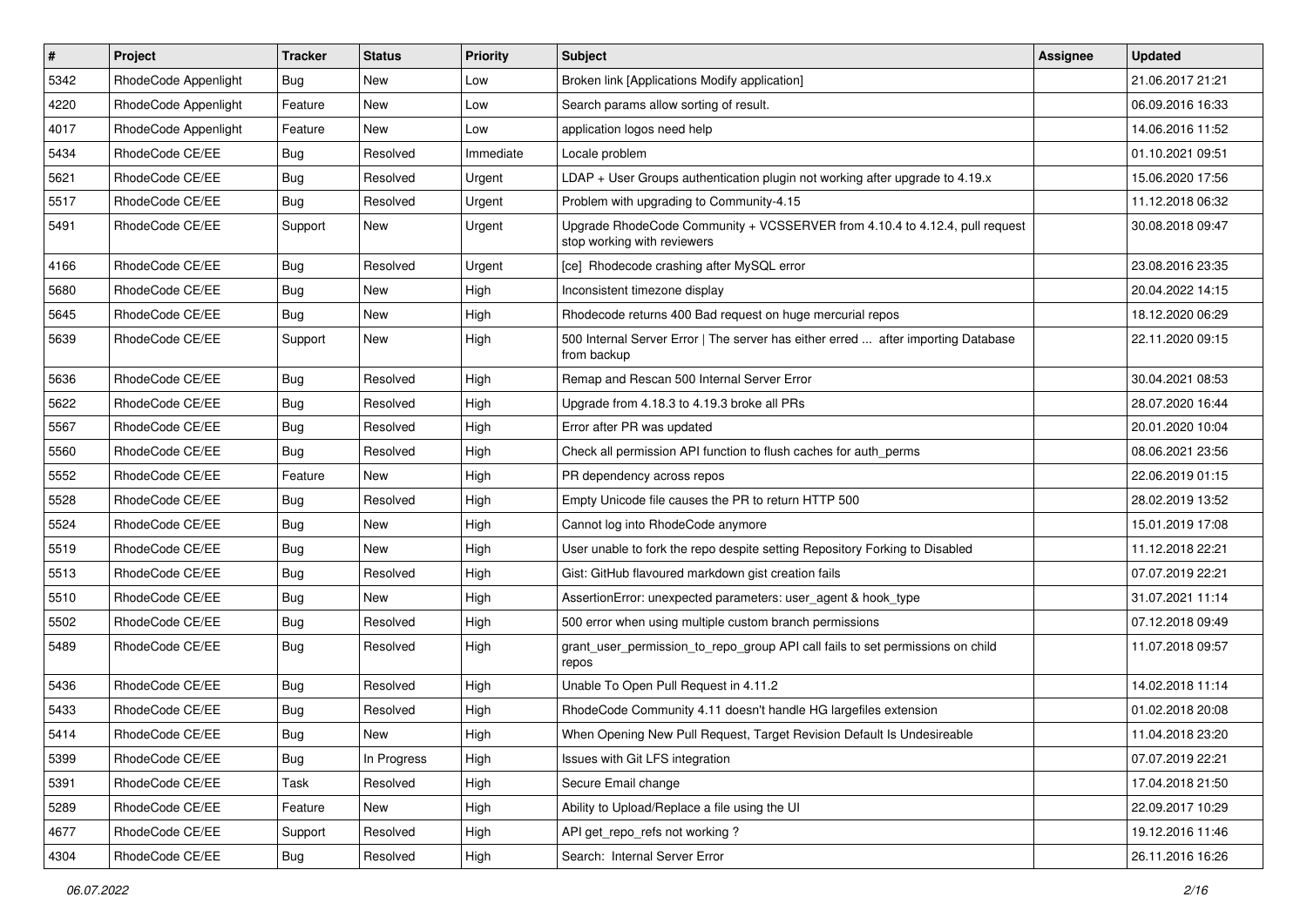| $\sharp$ | <b>Project</b>  | <b>Tracker</b> | <b>Status</b> | <b>Priority</b> | <b>Subject</b>                                                                                                                         | Assignee | <b>Updated</b>   |
|----------|-----------------|----------------|---------------|-----------------|----------------------------------------------------------------------------------------------------------------------------------------|----------|------------------|
| 4235     | RhodeCode CE/EE | Task           | Resolved      | High            | Support GIT LFS server                                                                                                                 |          | 23.03.2017 17:24 |
| 4206     | RhodeCode CE/EE | Bug            | Resolved      | High            | Error creating SVN groups                                                                                                              |          | 15.09.2016 13:24 |
| 4116     | RhodeCode CE/EE | Bug            | New           | High            | [ee] Starting EE or running paster commands like setup-rhodecode does not work<br>without setting LC ALL properly.                     |          | 18.08.2016 21:03 |
| 3364     | RhodeCode CE/EE | Support        | <b>New</b>    | High            | Allow Specifying the Commit Message for Pull Request Merges                                                                            |          | 17.04.2018 21:51 |
| 5682     | RhodeCode CE/EE | <b>Bug</b>     | New           | Normal          | Login Page stuck until page is refreshed                                                                                               |          | 30.06.2022 20:31 |
| 5679     | RhodeCode CE/EE | Bug            | <b>New</b>    | Normal          | Data directory continues to grow until it fills disk partition                                                                         |          | 25.04.2022 11:42 |
| 5677     | RhodeCode CE/EE | Support        | New           | Normal          | PR cross merge                                                                                                                         |          | 28.01.2022 16:59 |
| 5672     | RhodeCode CE/EE | Bug            | <b>New</b>    | Normal          | Unable to browse git repository folders with # in names                                                                                |          | 16.12.2021 18:13 |
| 5670     | RhodeCode CE/EE | Bug            | <b>New</b>    | Normal          | Repo-level administrators can usurp owner of repoistory                                                                                |          | 01.12.2021 16:18 |
| 5669     | RhodeCode CE/EE | Bug            | Resolved      | Normal          | Mercurial commit messages doesn't show cyrillic symbols                                                                                |          | 01.10.2021 10:39 |
| 5664     | RhodeCode CE/EE | Bug            | New           | Normal          | Regression: When assigning permissions, cannot see own group in auto-complete<br>without special conditions                            |          | 29.07.2021 10:49 |
| 5662     | RhodeCode CE/EE | Bug            | <b>New</b>    | Normal          | Full text search not working due to crash in whoosh                                                                                    |          | 07.06.2022 08:31 |
| 5657     | RhodeCode CE/EE | Bug            | <b>New</b>    | Normal          | Error in maintenance page                                                                                                              |          | 30.03.2021 15:09 |
| 5656     | RhodeCode CE/EE | Bug            | Resolved      | Normal          | Error for branch permission page                                                                                                       |          | 30.04.2021 08:53 |
| 5655     | RhodeCode CE/EE | <b>Bug</b>     | Resolved      | Normal          | New public gist's id is always auto generated                                                                                          |          | 01.07.2021 12:06 |
| 5654     | RhodeCode CE/EE | Bug            | <b>New</b>    | Normal          | Comment formatting broken when containing @ in a code block                                                                            |          | 24.02.2021 12:10 |
| 5652     | RhodeCode CE/EE | Bug            | Resolved      | Normal          | Pull Requests: when title and descriptions contains character $\iint$ and () index out of<br>bound when attempting to comment/approve. |          | 30.04.2021 08:53 |
| 5651     | RhodeCode CE/EE | Bug            | Resolved      | Normal          | Pull requests can get stuck if the diff is too large (it was created by mistake but we<br>can't open it to delete it)                  |          | 30.04.2021 08:53 |
| 5649     | RhodeCode CE/EE | Bug            | <b>New</b>    | Normal          | test-file-upload                                                                                                                       |          | 17.12.2020 23:08 |
| 5644     | RhodeCode CE/EE | Bug            | <b>New</b>    | Normal          | PR inks to comments not working if files are collapsed                                                                                 |          | 02.12.2020 10:42 |
| 5642     | RhodeCode CE/EE | Feature        | Resolved      | Normal          | pull request version column in commit list                                                                                             |          | 30.04.2021 08:53 |
| 5641     | RhodeCode CE/EE | Feature        | <b>New</b>    | Normal          | "Add draft" / (x) button usability                                                                                                     |          | 30.11.2020 20:53 |
| 5638     | RhodeCode CE/EE | Feature        | <b>New</b>    | Normal          | Add "Copy full url path" button                                                                                                        |          | 05.02.2021 20:23 |
| 5637     | RhodeCode CE/EE | Feature        | New           | Normal          | Clone URL templates - add per repository/namespace                                                                                     |          | 29.10.2020 09:38 |
| 5635     | RhodeCode CE/EE | Feature        | Resolved      | Normal          | Remember column sorted by of the "Pull Requests You Participate In" table                                                              |          | 30.11.2020 22:30 |
| 5634     | RhodeCode CE/EE | <b>Bug</b>     | Resolved      | Normal          | Quick Search Toolbar bugs out if pull request contains unicode double quote<br>character "                                             |          | 12.10.2020 23:13 |
| 5633     | RhodeCode CE/EE | Bug            | Resolved      | Normal          | Moderately large pull requests fail because inefficient use of reviewer_data_json<br>column in pull_requests table                     |          | 12.10.2020 23:13 |
| 5632     | RhodeCode CE/EE | <b>Bug</b>     | <b>New</b>    | Normal          | Missing Parent Folder for Personal Repo lacks proper handling                                                                          |          | 03.08.2020 07:56 |
| 5631     | RhodeCode CE/EE | Feature        | New           | Normal          | Change target of PR                                                                                                                    |          | 31.07.2020 17:05 |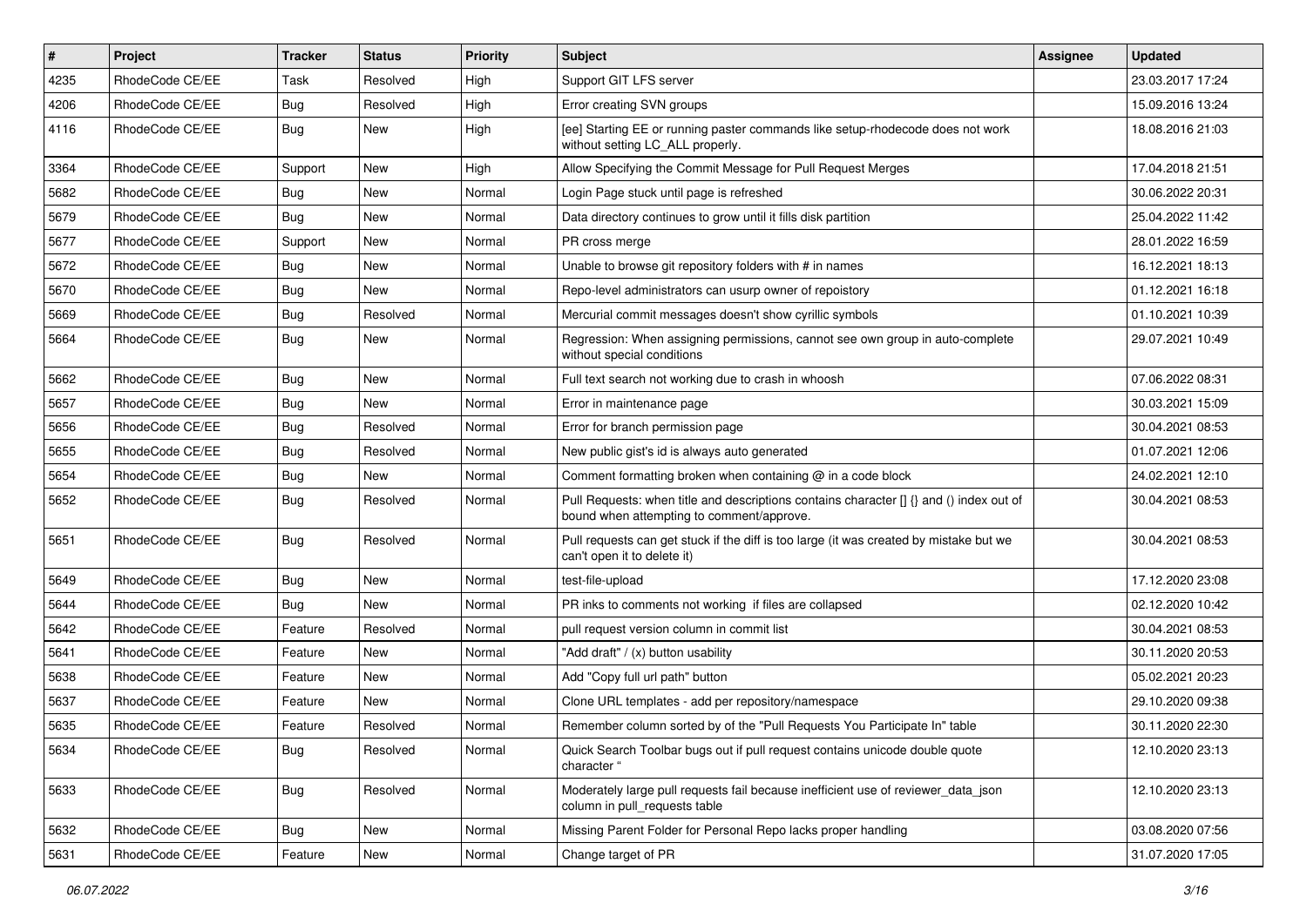| $\sharp$ | Project         | Tracker    | <b>Status</b> | <b>Priority</b> | <b>Subject</b>                                                                | Assignee | <b>Updated</b>   |
|----------|-----------------|------------|---------------|-----------------|-------------------------------------------------------------------------------|----------|------------------|
| 5630     | RhodeCode CE/EE | <b>Bug</b> | New           | Normal          | Inline comments do not follow the line of code                                |          | 21.07.2020 11:25 |
| 5629     | RhodeCode CE/EE | Bug        | New           | Normal          | Diff truncated on small files                                                 |          | 21.07.2020 08:58 |
| 5626     | RhodeCode CE/EE | Bug        | New           | Normal          | Whoosh full-text indexing is fully indexing all repos, not recognizing forks  |          | 02.07.2020 19:24 |
| 5624     | RhodeCode CE/EE | <b>Bug</b> | New           | Normal          | Timeout when trying to test SMTP email configuration                          |          | 01.07.2020 20:01 |
| 5623     | RhodeCode CE/EE | Bug        | Resolved      | Normal          | Credentials for remote repository URL leaking in Repository Header            |          | 22.07.2020 00:47 |
| 5620     | RhodeCode CE/EE | <b>Bug</b> | Resolved      | Normal          | Regression of mail rendering in Thunderbird                                   |          | 15.06.2020 16:45 |
| 5619     | RhodeCode CE/EE | <b>Bug</b> | Resolved      | Normal          | Setting Landing Commit to SVN Trunk results in Files tab hitting a 404        |          | 04.06.2020 23:51 |
| 5618     | RhodeCode CE/EE | Support    | New           | Normal          | Getting HTTP 502 Bad Gateway when trying to push (or clone) on a slow network |          | 27.05.2020 21:56 |
| 5617     | RhodeCode CE/EE | Feature    | New           | Normal          | Allow PRs to non-head bookmarks                                               |          | 20.05.2020 12:25 |
| 5614     | RhodeCode CE/EE | Feature    | Resolved      | Normal          | Show context function name in hg diffs                                        |          | 23.04.2020 13:43 |
| 5611     | RhodeCode CE/EE | Feature    | Resolved      | Normal          | Add information "is the pull request up to date?" in the PR page              |          | 03.10.2021 23:24 |
| 5609     | RhodeCode CE/EE | Support    | Resolved      | Normal          | Change git diff algorithm                                                     |          | 31.03.2020 22:08 |
| 5605     | RhodeCode CE/EE | Bug        | Resolved      | Normal          | Cannot set subversion compatibility to 1.10                                   |          | 30.03.2020 17:27 |
| 5603     | RhodeCode CE/EE | Feature    | Resolved      | Normal          | Code search - highlight matching search terms                                 |          | 30.03.2020 11:16 |
| 5601     | RhodeCode CE/EE | Feature    | Resolved      | Normal          | Default navigation should be by branch name not commit id                     |          | 04.06.2020 23:51 |
| 5600     | RhodeCode CE/EE | Feature    | New           | Normal          | Change default repository landing page                                        |          | 27.01.2021 01:04 |
| 5596     | RhodeCode CE/EE | <b>Bug</b> | Resolved      | Normal          | Pull Request duplicated after description edit                                |          | 14.04.2020 13:28 |
| 5595     | RhodeCode CE/EE | Feature    | New           | Normal          | Group code review mail notification                                           |          | 03.03.2020 10:17 |
| 5594     | RhodeCode CE/EE | Bug        | Resolved      | Normal          | Credentials in Repository Settings for Pull requests are exposed              |          | 28.05.2020 20:25 |
| 5593     | RhodeCode CE/EE | Support    | New           | Normal          | <b>SSH</b> connections                                                        |          | 17.02.2020 16:18 |
| 5590     | RhodeCode CE/EE | <b>Bug</b> | New           | Normal          | Pull Request creation takes 2 minutes                                         |          | 28.05.2020 20:48 |
| 5588     | RhodeCode CE/EE | <b>Bug</b> | New           | Normal          | wrong rendering of issue tracker pattern                                      |          | 29.01.2020 11:24 |
| 5586     | RhodeCode CE/EE | Feature    | New           | Normal          | @mention should be a link                                                     |          | 29.01.2020 11:46 |
| 5585     | RhodeCode CE/EE | Feature    | Resolved      | Normal          | Minimize downtime on rccontrol upgrade                                        |          | 27.03.2020 09:45 |
| 5584     | RhodeCode CE/EE | Feature    | New           | Normal          | "update pull request link" message on vcs client                              |          | 23.01.2020 10:32 |
| 5583     | RhodeCode CE/EE | Feature    | Resolved      | Normal          | rcextensions hook for pull request comment                                    |          | 23.04.2020 13:42 |
| 5574     | RhodeCode CE/EE | Feature    | Resolved      | Normal          | hg: Information for external hooks                                            |          | 30.07.2020 15:40 |
| 5573     | RhodeCode CE/EE | Bug        | Resolved      | Normal          | Wrong notification Base Url for Email-Integrations                            |          | 16.01.2020 08:53 |
| 5571     | RhodeCode CE/EE | <b>Bug</b> | Resolved      | Normal          | redmine does not work with firefox any more                                   |          | 25.10.2019 12:38 |
| 5570     | RhodeCode CE/EE | <b>Bug</b> | New           | Normal          | Remap repositories always fail in RhodeCode community                         |          | 04.10.2019 14:50 |
| 5569     | RhodeCode CE/EE | Bug        | Resolved      | Normal          | SshWrapper error                                                              |          | 21.01.2020 02:02 |
| 5561     | RhodeCode CE/EE | <b>Bug</b> | Resolved      | Normal          | PR diff doesn't update when target changes                                    |          | 21.05.2020 11:53 |
| 5559     | RhodeCode CE/EE | <b>Bug</b> | New           | Normal          | Timezone handling issue on repos list                                         |          | 07.07.2019 22:19 |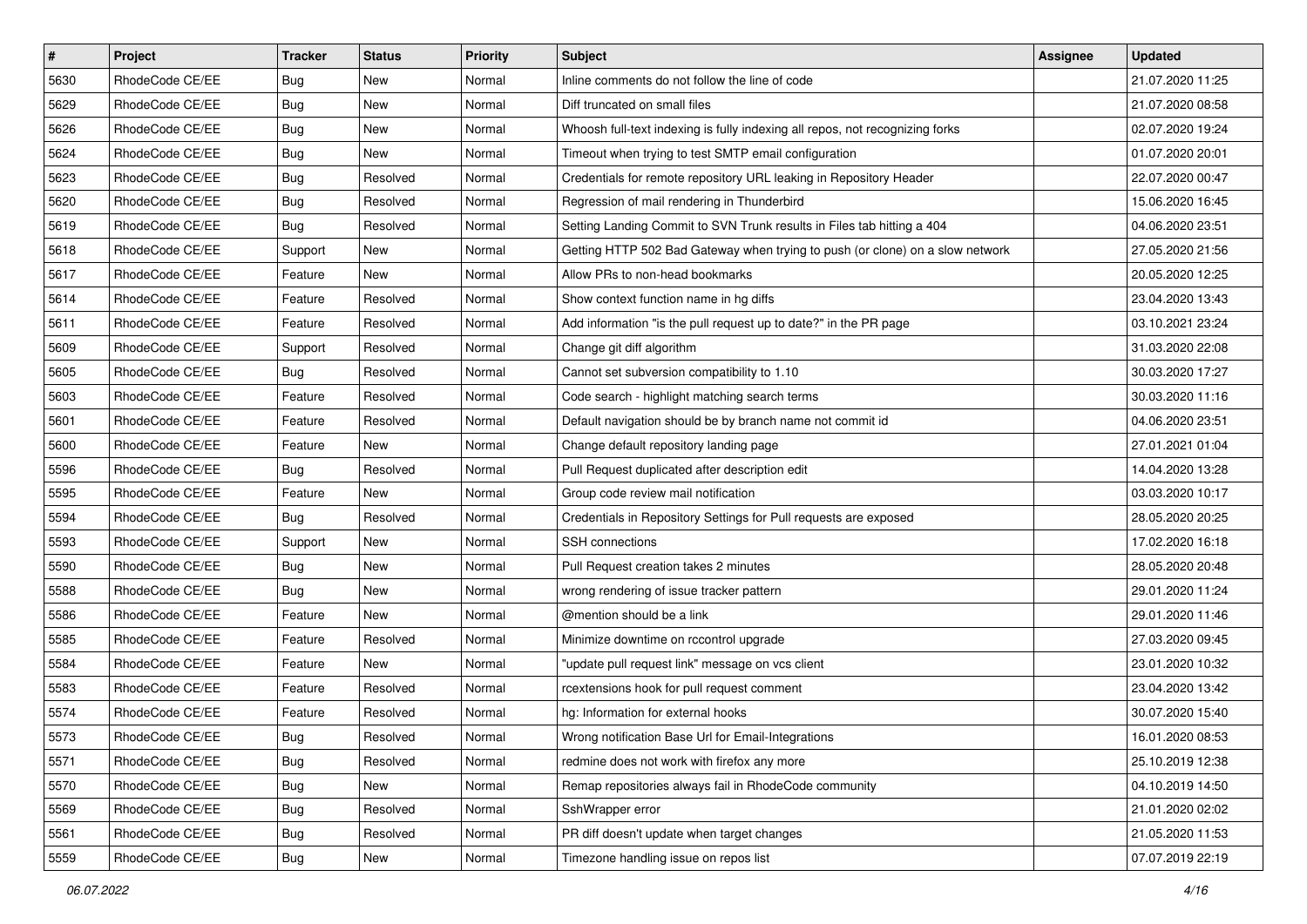| #    | Project         | <b>Tracker</b> | <b>Status</b> | <b>Priority</b> | Subject                                                                                                                           | Assignee | <b>Updated</b>   |
|------|-----------------|----------------|---------------|-----------------|-----------------------------------------------------------------------------------------------------------------------------------|----------|------------------|
| 5557 | RhodeCode CE/EE | Bug            | Resolved      | Normal          | Consider removing slashes from the RSS feed names                                                                                 |          | 31.10.2019 19:54 |
| 5556 | RhodeCode CE/EE | Bug            | New           | Normal          | After upgrade RhodeCode Enterprise, pull request via API adds repo owner as<br>default reviewer                                   |          | 01.01.2020 13:09 |
| 5555 | RhodeCode CE/EE | <b>Bug</b>     | Resolved      | Normal          | Making Repository Public does not update the Default User Permissions                                                             |          | 28.05.2020 20:26 |
| 5554 | RhodeCode CE/EE | Support        | Resolved      | Normal          | How to increase number of commits shown in pagination on dashboard and<br>changelog                                               |          | 21.01.2020 02:08 |
| 5550 | RhodeCode CE/EE | <b>Bug</b>     | New           | Normal          | 500 Internal Server Error   The server has either erred or is incapable of performing<br>the requested operation.                 |          | 18.04.2019 17:12 |
| 5547 | RhodeCode CE/EE | Bug            | New           | Normal          | UI not consistent between Firefox and Chrome                                                                                      |          | 01.03.2019 23:35 |
| 5546 | RhodeCode CE/EE | Support        | Resolved      | Normal          | experiments with mercurial 4.9                                                                                                    |          | 26.03.2019 09:23 |
| 5545 | RhodeCode CE/EE | Bug            | New           | Normal          | Merge commit to contain the username/reponame of the origin                                                                       |          | 28.02.2019 13:46 |
| 5544 | RhodeCode CE/EE | Support        | Resolved      | Normal          | Use of authentication token with LDAP account results in account lockout when max<br>bad password attempts are configured in LDAP |          | 27.02.2019 10:09 |
| 5543 | RhodeCode CE/EE | Feature        | New           | Normal          | Repo API should have equivalent get_repo_audit_logs() to User API call<br>get_user_audit_logs()                                   |          | 26.02.2019 12:22 |
| 5541 | RhodeCode CE/EE | Support        | New           | Normal          | <b>SVN Settings: Repository Patterns</b>                                                                                          |          | 16.12.2019 15:35 |
| 5540 | RhodeCode CE/EE | Bug            | New           | Normal          | Rhode Code 4.15.2 VCS Caching(?) behaviour                                                                                        |          | 25.02.2019 17:01 |
| 5538 | RhodeCode CE/EE | <b>Bug</b>     | New           | Normal          | internal server error (UnicodeDecodeError) during rhodecode-index request                                                         |          | 20.02.2019 14:43 |
| 5537 | RhodeCode CE/EE | Task           | Resolved      | Normal          | Add owner to create pull request API                                                                                              |          | 28.02.2019 13:52 |
| 5530 | RhodeCode CE/EE | Bug            | Resolved      | Normal          | Email integration has incorrect url                                                                                               |          | 09.02.2019 10:33 |
| 5527 | RhodeCode CE/EE | Support        | New           | Normal          | API: expose human readable failure reason                                                                                         |          | 30.01.2019 17:43 |
| 5521 | RhodeCode CE/EE | Bug            | Resolved      | Normal          | Proxing SVN http requests does not work when using prefix for rhodecode.                                                          |          | 28.02.2019 13:52 |
| 5520 | RhodeCode CE/EE | Feature        | Resolved      | Normal          | Show the head commits shas when the merge is prevented due to multiple heads                                                      |          | 28.02.2019 13:52 |
| 5518 | RhodeCode CE/EE | Bug            | Resolved      | Normal          | Zero-sized files in /rhodecode/config/rcextensions/examples                                                                       |          | 21.01.2020 02:18 |
| 5515 | RhodeCode CE/EE | Bug            | Resolved      | Normal          | PR default reviewer is incorrect                                                                                                  |          | 28.02.2019 13:52 |
| 5512 | RhodeCode CE/EE | <b>Bug</b>     | New           | Normal          | Show commit phase in summary view                                                                                                 |          | 09.11.2018 21:37 |
| 5511 | RhodeCode CE/EE | Feature        | New           | Normal          | New feature to synchronize the fork with the remote repo from the summary page                                                    |          | 13.11.2018 01:23 |
| 5509 | RhodeCode CE/EE | Bug            | New           | Normal          | Remove `!important attributes` from UI elements                                                                                   |          | 07.12.2018 07:40 |
| 5507 | RhodeCode CE/EE | Bug            | Resolved      | Normal          | Markdown rendering needs improvement                                                                                              |          | 15.08.2019 15:40 |
| 5506 | RhodeCode CE/EE | Bug            | New           | Normal          | Web UI fonts are not looking good and is difficult to read for people with low vision                                             |          | 26.10.2018 09:38 |
| 5505 | RhodeCode CE/EE | Bug            | Resolved      | Normal          | Notification emails from RhodeCode is garbled in Outlook 2016 web client                                                          |          | 07.12.2018 09:49 |
| 5504 | RhodeCode CE/EE | Feature        | New           | Normal          | Buttons to copy commit hash and to expand the commit message in the repo<br>summary view                                          |          | 26.10.2018 00:59 |
| 5503 | RhodeCode CE/EE | Support        | New           | Normal          | failed to upgrade to 4.13.3                                                                                                       |          | 06.11.2018 18:28 |
| 5500 | RhodeCode CE/EE | Bug            | New           | Normal          | How to enable/set "RC_SKIP_HOOKS" to disable svn hooks?                                                                           |          | 02.10.2018 07:45 |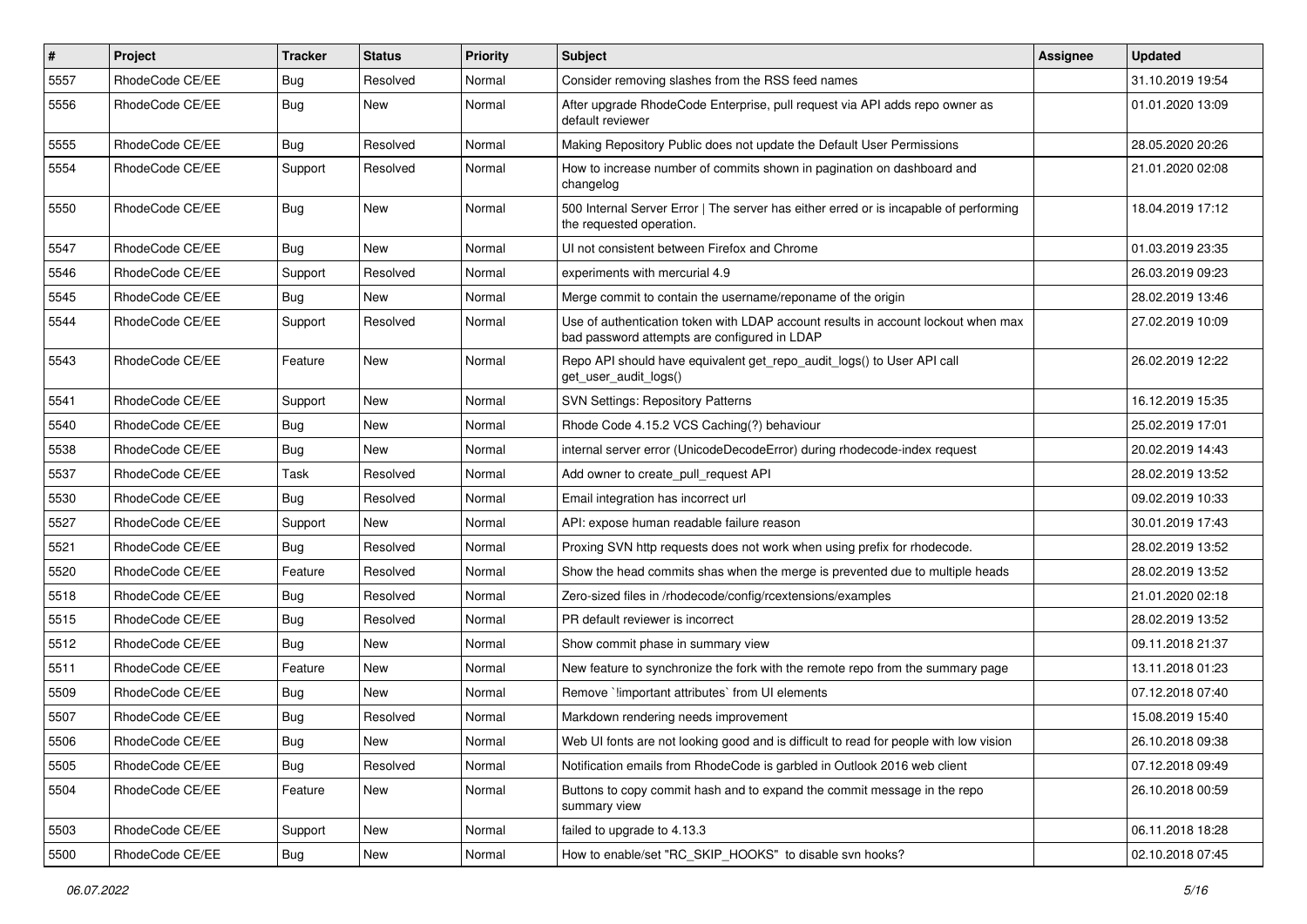| $\sharp$ | Project         | <b>Tracker</b> | <b>Status</b> | Priority | <b>Subject</b>                                                                                                                                                                       | <b>Assignee</b> | <b>Updated</b>   |
|----------|-----------------|----------------|---------------|----------|--------------------------------------------------------------------------------------------------------------------------------------------------------------------------------------|-----------------|------------------|
| 5499     | RhodeCode CE/EE | Support        | New           | Normal   | ERROR [celery.worker.consumer.consumer] consumer: Cannot connect                                                                                                                     |                 | 11.09.2018 08:39 |
| 5497     | RhodeCode CE/EE | Support        | New           | Normal   | hg push hangs                                                                                                                                                                        |                 | 30.08.2018 22:15 |
| 5496     | RhodeCode CE/EE | Support        | New           | Normal   | database migration 4.11.6 mysql to 4.12.4 postgres                                                                                                                                   |                 | 27.08.2018 21:17 |
| 5495     | RhodeCode CE/EE | Support        | <b>New</b>    | Normal   | Idap to crowd users_groups sync source                                                                                                                                               |                 | 10.09.2018 22:09 |
| 5494     | RhodeCode CE/EE | Bug            | <b>New</b>    | Normal   | rccontrol's python package management causes slow VCS SSH                                                                                                                            |                 | 02.04.2019 11:56 |
| 5492     | RhodeCode CE/EE | Bug            | <b>New</b>    | Normal   | VCSServer + SVN 1.10                                                                                                                                                                 |                 | 26.07.2018 15:01 |
| 5490     | RhodeCode CE/EE | Bug            | Resolved      | Normal   | Changes to repo group permissions via API are not audit logged                                                                                                                       |                 | 28.02.2019 13:52 |
| 5484     | RhodeCode CE/EE | Support        | <b>New</b>    | Normal   | Setting up ssh, remote hg not found                                                                                                                                                  |                 | 06.07.2018 23:41 |
| 5482     | RhodeCode CE/EE | <b>Bug</b>     | Resolved      | Normal   | Changing a repo's 'Remote pull uri' in its Settings fails with 'No repo type specified'                                                                                              |                 | 31.10.2018 08:37 |
| 5475     | RhodeCode CE/EE | Bug            | <b>New</b>    | Normal   | Unable to locate user in OpenLDAP directory via Idaps                                                                                                                                |                 | 08.06.2018 20:06 |
| 5471     | RhodeCode CE/EE | Bug            | <b>New</b>    | Normal   | Webhook integration failing: need more than 3 values to unpack                                                                                                                       |                 | 01.06.2018 02:26 |
| 5469     | RhodeCode CE/EE | Feature        | Resolved      | Normal   | elastisearch > 2.x not supported?                                                                                                                                                    |                 | 21.01.2020 02:19 |
| 5468     | RhodeCode CE/EE | Support        | <b>New</b>    | Normal   | Check logic for updating last commit for repository groups                                                                                                                           |                 | 30.08.2018 09:47 |
| 5462     | RhodeCode CE/EE | Bug            | <b>New</b>    | Normal   | create repo api fails with celery enabled                                                                                                                                            |                 | 10.07.2018 17:49 |
| 5461     | RhodeCode CE/EE | Bug            | Resolved      | Normal   | Changes to user group permissions via API are not audit logged                                                                                                                       |                 | 30.08.2018 09:47 |
| 5457     | RhodeCode CE/EE | Bug            | Resolved      | Normal   | Internal server error on full-text search settings page with Elasticsearch                                                                                                           |                 | 16.04.2018 09:08 |
| 5444     | RhodeCode CE/EE | Bug            | Resolved      | Normal   | Error while creating a pull request on a Mercurial repository                                                                                                                        |                 | 17.04.2018 22:29 |
| 5412     | RhodeCode CE/EE | Bug            | Resolved      | Normal   | Webhook for "pullrequest commented" event returns incomplete data                                                                                                                    |                 | 27.02.2018 18:00 |
| 5410     | RhodeCode CE/EE | Bug            | New           | Normal   | After converting to CE, we get the following error when trying to view some repos in<br>the UI: "UnicodeDecodeError: 'ascii' codec can't decode byte" (full error in<br>Description) |                 | 25.01.2018 20:45 |
| 5406     | RhodeCode CE/EE | <b>Bug</b>     | <b>New</b>    | Normal   | <b>Installer Fails</b>                                                                                                                                                               |                 | 01.12.2017 11:52 |
| 5405     | RhodeCode CE/EE | Bug            | <b>New</b>    | Normal   | Add repository from UI leads to HTTP/404                                                                                                                                             |                 | 28.11.2017 11:39 |
| 5404     | RhodeCode CE/EE | Task           | New           | Normal   | Add an option to detach review rules when deleting an user                                                                                                                           |                 | 22.11.2017 11:23 |
| 5400     | RhodeCode CE/EE | Task           | <b>New</b>    | Normal   | User group - subgroup support                                                                                                                                                        |                 | 06.11.2017 22:00 |
| 5396     | RhodeCode CE/EE | Feature        | Resolved      | Normal   | Merge state with shadow repo should be created during pull request                                                                                                                   |                 | 12.10.2017 21:57 |
| 5395     | RhodeCode CE/EE | Support        | Resolved      | Normal   | Svn protocols and performance                                                                                                                                                        |                 | 04.04.2019 18:08 |
| 5394     | RhodeCode CE/EE | Support        | <b>New</b>    | Normal   | SVN to Git / Mercurial Migration                                                                                                                                                     |                 | 03.10.2017 09:29 |
| 5381     | RhodeCode CE/EE | Bug            | Resolved      | Normal   | Email integration changeset links invalid                                                                                                                                            |                 | 06.09.2017 12:29 |
| 5380     | RhodeCode CE/EE | <b>Bug</b>     | Resolved      | Normal   | repo commits pageintion error                                                                                                                                                        |                 | 06.09.2017 19:16 |
| 5379     | RhodeCode CE/EE | Bug            | Resolved      | Normal   | Journal RSS feed errors                                                                                                                                                              |                 | 01.09.2017 16:40 |
| 5376     | RhodeCode CE/EE | <b>Bug</b>     | Resolved      | Normal   | error: pretxnchangegroup.acl hook failed: acl: user "" denied on branch "default"                                                                                                    |                 | 16.08.2017 19:45 |
| 5375     | RhodeCode CE/EE | Support        | Resolved      | Normal   | How do I configure "Go to" to just search repository names?                                                                                                                          |                 | 16.08.2017 18:00 |
| 5371     | RhodeCode CE/EE | Bug            | New           | Normal   | Comment times in Pull Requests are off by 1 day                                                                                                                                      |                 | 10.04.2018 15:11 |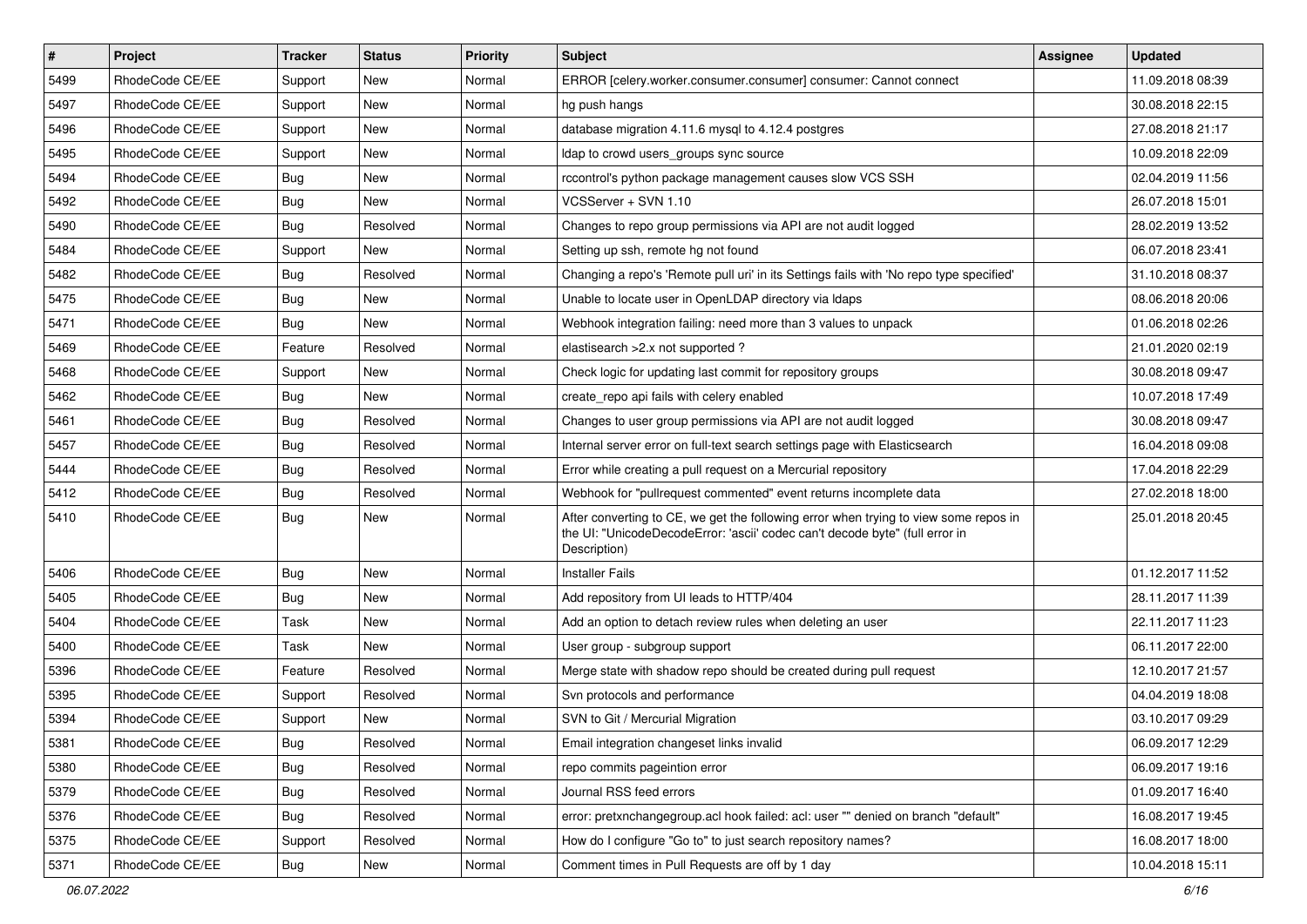| $\pmb{\#}$ | Project         | <b>Tracker</b> | <b>Status</b> | <b>Priority</b> | Subject                                                                                  | Assignee | <b>Updated</b>   |
|------------|-----------------|----------------|---------------|-----------------|------------------------------------------------------------------------------------------|----------|------------------|
| 5343       | RhodeCode CE/EE | Task           | Resolved      | Normal          | SSH key management and SSH support                                                       |          | 18.08.2017 23:50 |
| 5337       | RhodeCode CE/EE | <b>Bug</b>     | Resolved      | Normal          | Possible memory leak after few Git Pull Requests                                         |          | 08.08.2017 13:08 |
| 5321       | RhodeCode CE/EE | Feature        | Resolved      | Normal          | Audit logs                                                                               |          | 21.06.2017 12:49 |
| 5316       | RhodeCode CE/EE | Feature        | In Progress   | Normal          | UI should provide checkout URL for a SVN path                                            |          | 06.11.2017 21:59 |
| 5304       | RhodeCode CE/EE | <b>Bug</b>     | Resolved      | Normal          | Email template not correct                                                               |          | 31.10.2018 08:36 |
| 5297       | RhodeCode CE/EE | Bug            | Resolved      | Normal          | Locale fails on a SuSE system                                                            |          | 31.10.2018 08:36 |
| 5278       | RhodeCode CE/EE | Feature        | <b>New</b>    | Normal          | Require support for git repositories of the form git://                                  |          | 13.04.2017 15:20 |
| 5277       | RhodeCode CE/EE | <b>Bug</b>     | Resolved      | Normal          | table id=user list table - Ajax error                                                    |          | 13.04.2017 01:04 |
| 5273       | RhodeCode CE/EE | Feature        | New           | Normal          | Comment status                                                                           |          | 07.04.2017 13:10 |
| 5272       | RhodeCode CE/EE | Feature        | Resolved      | Normal          | Pull Request checklist                                                                   |          | 21.01.2020 02:09 |
| 5271       | RhodeCode CE/EE | Feature        | New           | Normal          | Private comments                                                                         |          | 07.04.2017 12:01 |
| 5269       | RhodeCode CE/EE | Support        | New           | Normal          | Upgrade from RC EE 3.7.1 to RC EE 4.x                                                    |          | 29.06.2017 19:36 |
| 5266       | RhodeCode CE/EE | <b>Bug</b>     | Resolved      | Normal          | Validate if changes in target branches get's propagated on Pull request updates          |          | 05.04.2017 18:10 |
| 5265       | RhodeCode CE/EE | Task           | Resolved      | Normal          | Enable phases support                                                                    |          | 11.05.2017 11:10 |
| 5259       | RhodeCode CE/EE | Bug            | Resolved      | Normal          | user-journal storage changes                                                             |          | 12.04.2017 00:04 |
| 5256       | RhodeCode CE/EE | Feature        | New           | Normal          | Last repository access time.                                                             |          | 23.03.2017 16:34 |
| 5255       | RhodeCode CE/EE | Support        | New           | Normal          | I can't access issues created by me from mail                                            |          | 04.04.2017 11:28 |
| 5235       | RhodeCode CE/EE | Task           | Resolved      | Normal          | relative image support                                                                   |          | 10.03.2017 23:37 |
| 5229       | RhodeCode CE/EE | Task           | Resolved      | Normal          | add support for https://clipboardjs.com/                                                 |          | 21.01.2020 02:19 |
| 5227       | RhodeCode CE/EE | <b>Bug</b>     | <b>New</b>    | Normal          | 400 during a svn checkout, file with special chars                                       |          | 23.02.2017 17:43 |
| 5225       | RhodeCode CE/EE | Task           | Resolved      | Normal          | add tag of author/contribitor to comments                                                |          | 11.05.2017 11:10 |
| 5221       | RhodeCode CE/EE | Task           | Resolved      | Normal          | Missing comment type in emails                                                           |          | 19.02.2017 21:46 |
| 5218       | RhodeCode CE/EE | Bug            | New           | Normal          | 500 when forking repository, when using special chars in password.                       |          | 19.02.2017 21:46 |
| 5213       | RhodeCode CE/EE | Bug            | Resolved      | Normal          | Fixing Apache Proxy timeout issues                                                       |          | 14.02.2017 09:44 |
| 5210       | RhodeCode CE/EE | <b>Bug</b>     | Resolved      | Normal          | webook problems                                                                          |          | 13.02.2017 19:43 |
| 5203       | RhodeCode CE/EE | Task           | Resolved      | Normal          | optimise large repos speed                                                               |          | 08.09.2017 16:10 |
| 5202       | RhodeCode CE/EE | Task           | Resolved      | Normal          | run git gc and git repack on GIT repos when we have a scheduler via celery in<br>pyramid |          | 04.12.2017 20:49 |
| 5201       | RhodeCode CE/EE | Task           | Resolved      | Normal          | API: implement describe-methods                                                          |          | 13.02.2017 15:57 |
| 5200       | RhodeCode CE/EE | Task           | New           | Normal          | investigate search improvements                                                          |          | 16.12.2019 16:04 |
| 5198       | RhodeCode CE/EE | Task           | Resolved      | Normal          | remove pyro4 from enterprise                                                             |          | 07.02.2017 19:28 |
| 5187       | RhodeCode CE/EE | Feature        | Resolved      | Normal          | changelog dynamic loading of commits                                                     |          | 12.06.2018 12:31 |
| 5184       | RhodeCode CE/EE | Task           | Resolved      | Normal          | bump pyramid to 1.7.X                                                                    |          | 06.02.2017 21:50 |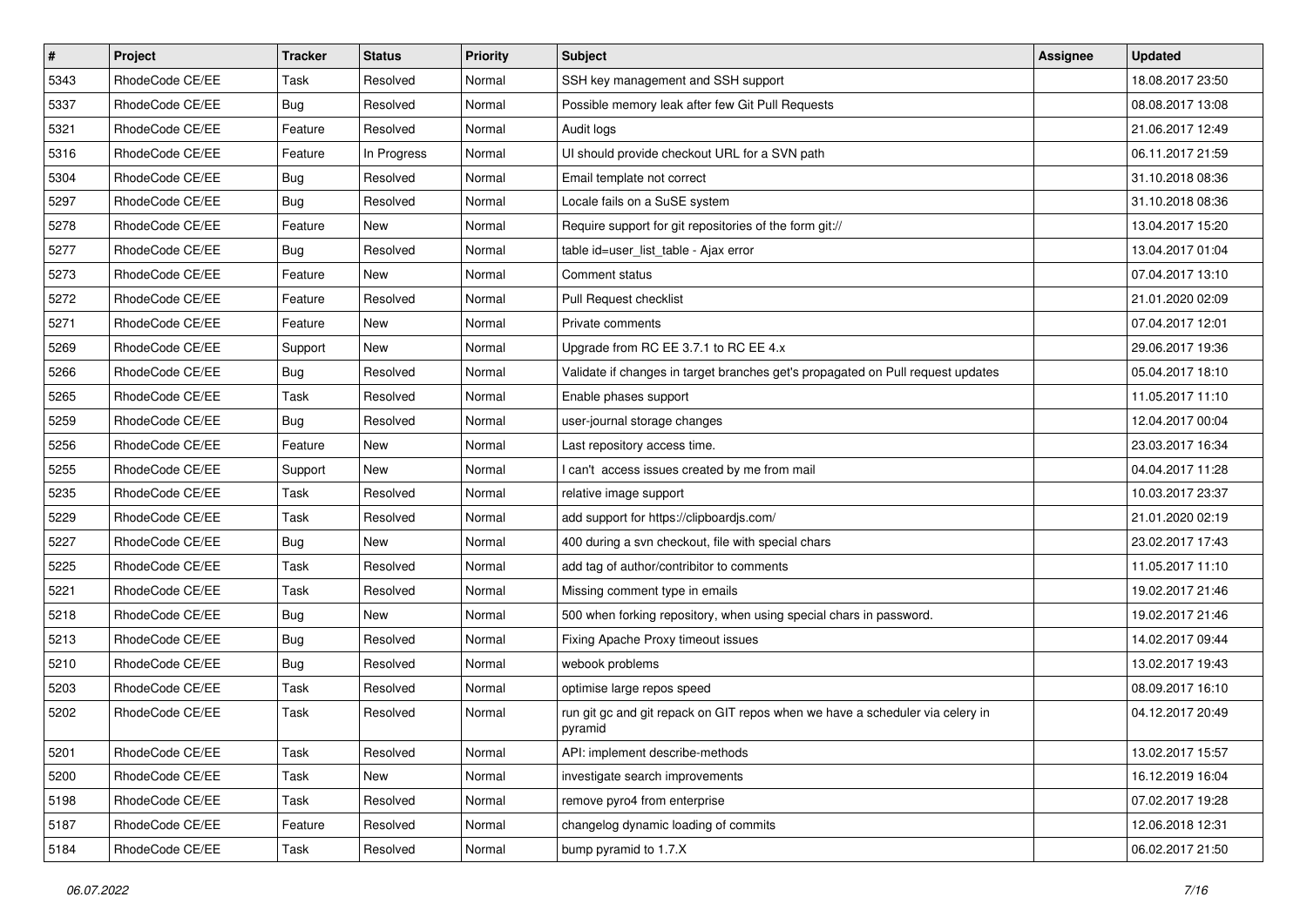| $\sharp$ | Project         | <b>Tracker</b> | <b>Status</b> | Priority | <b>Subject</b>                                                                      | <b>Assignee</b> | <b>Updated</b>   |
|----------|-----------------|----------------|---------------|----------|-------------------------------------------------------------------------------------|-----------------|------------------|
| 5164     | RhodeCode CE/EE | Bug            | Resolved      | Normal   | non-web calls are leaking session objects                                           |                 | 13.01.2017 01:30 |
| 4678     | RhodeCode CE/EE | Task           | Resolved      | Normal   | Release 4.5.2                                                                       |                 | 19.12.2016 17:32 |
| 4676     | RhodeCode CE/EE | Bug            | Resolved      | Normal   | Some admin passwords can make installation fail                                     |                 | 16.12.2016 16:16 |
| 4675     | RhodeCode CE/EE | <b>Bug</b>     | Resolved      | Normal   | Disk free inodes are displayed incorrectly                                          |                 | 13.12.2016 22:41 |
| 4669     | RhodeCode CE/EE | Task           | <b>New</b>    | Normal   | disable pytest sugar on nix-build                                                   |                 | 01.12.2016 12:52 |
| 4666     | RhodeCode CE/EE | Task           | Resolved      | Normal   | Bump git and mercurial to latest versions                                           |                 | 02.12.2016 19:01 |
| 4312     | RhodeCode CE/EE | Task           | New           | Normal   | Storage location changes                                                            |                 | 11.07.2017 13:31 |
| 4306     | RhodeCode CE/EE | Bug            | Resolved      | Normal   | Issue to push file with character # on a SVN                                        |                 | 03.04.2017 16:44 |
| 4305     | RhodeCode CE/EE | Task           | Resolved      | Normal   | Meta-tagging could be excluded from limit                                           |                 | 09.11.2016 19:27 |
| 4303     | RhodeCode CE/EE | Support        | New           | Normal   | rhodecode instance                                                                  |                 | 08.11.2016 16:32 |
| 4301     | RhodeCode CE/EE | Feature        | New           | Normal   | [API] toggle force_password_reset in api for Idap users                             |                 | 28.10.2016 15:43 |
| 4299     | RhodeCode CE/EE | Task           | New           | Normal   | TEMPLATE repo groups                                                                |                 | 22.09.2017 10:26 |
| 4290     | RhodeCode CE/EE | Task           | New           | Normal   | Allow to transplant the review status to merged commits                             |                 | 17.04.2018 21:50 |
| 4285     | RhodeCode CE/EE | Bug            | New           | Normal   | Intermittent error while trying to create or fork a repository                      |                 | 17.10.2016 22:42 |
| 4283     | RhodeCode CE/EE | Task           | Resolved      | Normal   | bump whoosh to 2.7.4 release                                                        |                 | 13.12.2016 21:08 |
| 4274     | RhodeCode CE/EE | Bug            | Resolved      | Normal   | 500 error when push big objects                                                     |                 | 13.02.2017 19:53 |
| 4272     | RhodeCode CE/EE | Feature        | New           | Normal   | Better SPAM protection                                                              |                 | 12.10.2016 11:14 |
| 4266     | RhodeCode CE/EE | Bug            | Resolved      | Normal   | Error 500 on integrations page after setting up Webhook                             |                 | 17.10.2016 15:35 |
| 4255     | RhodeCode CE/EE | Bug            | New           | Normal   | [translation, i18n] translation not being applied to integrations pages             |                 | 30.09.2016 15:56 |
| 4252     | RhodeCode CE/EE | Support        | New           | Normal   | Backup & Recovery                                                                   |                 | 07.10.2016 19:47 |
| 4227     | RhodeCode CE/EE | Support        | Resolved      | Normal   | VBScript files detected as text/plain - no syntax highlighting                      |                 | 14.09.2016 22:38 |
| 4226     | RhodeCode CE/EE | Feature        | New           | Normal   | [settings, system info] add VCS and Channelstream status to System Info             |                 | 14.09.2016 16:45 |
| 4222     | RhodeCode CE/EE | Feature        | <b>New</b>    | Normal   | Configurable detection of READMEs                                                   |                 | 09.09.2016 10:05 |
| 4216     | RhodeCode CE/EE | Task           | <b>New</b>    | Normal   | [ux, renderers] implement consistent rendering for text fields                      |                 | 06.09.2016 11:46 |
| 4207     | RhodeCode CE/EE | Feature        | Resolved      | Normal   | Support for obsolescence markers in changelog UI                                    |                 | 19.05.2017 16:14 |
| 4192     | RhodeCode CE/EE | Feature        | Resolved      | Normal   | [ce, ee] slack/hipchat integrations group commits by branch pushed                  |                 | 09.09.2016 19:01 |
| 4191     | RhodeCode CE/EE | Feature        | New           | Normal   | Add custom Image logo option to header                                              |                 | 22.08.2016 14:49 |
| 4190     | RhodeCode CE/EE | <b>Bug</b>     | New           | Normal   | [tests] fix or remove rst xss inline test                                           |                 | 22.08.2016 12:15 |
| 4189     | RhodeCode CE/EE | Bug            | New           | Normal   | [tests, git] count of commit ids is different for git than hg when comparing remote |                 | 22.08.2016 12:34 |
| 4188     | RhodeCode CE/EE | <b>Bug</b>     | New           | Normal   | [tests, svn] changeset tests produce different results for svn                      |                 | 22.08.2016 09:54 |
| 4182     | RhodeCode CE/EE | Feature        | New           | Normal   | add direct link from notification to corresponding PR                               |                 | 19.08.2016 12:35 |
| 4169     | RhodeCode CE/EE | Task           | Resolved      | Normal   | re-architecture celery support                                                      |                 | 17.11.2017 19:21 |
| 4163     | RhodeCode CE/EE | Task           | New           | Normal   | [ce, ee] celery refactor + upgrade                                                  |                 | 15.08.2016 12:32 |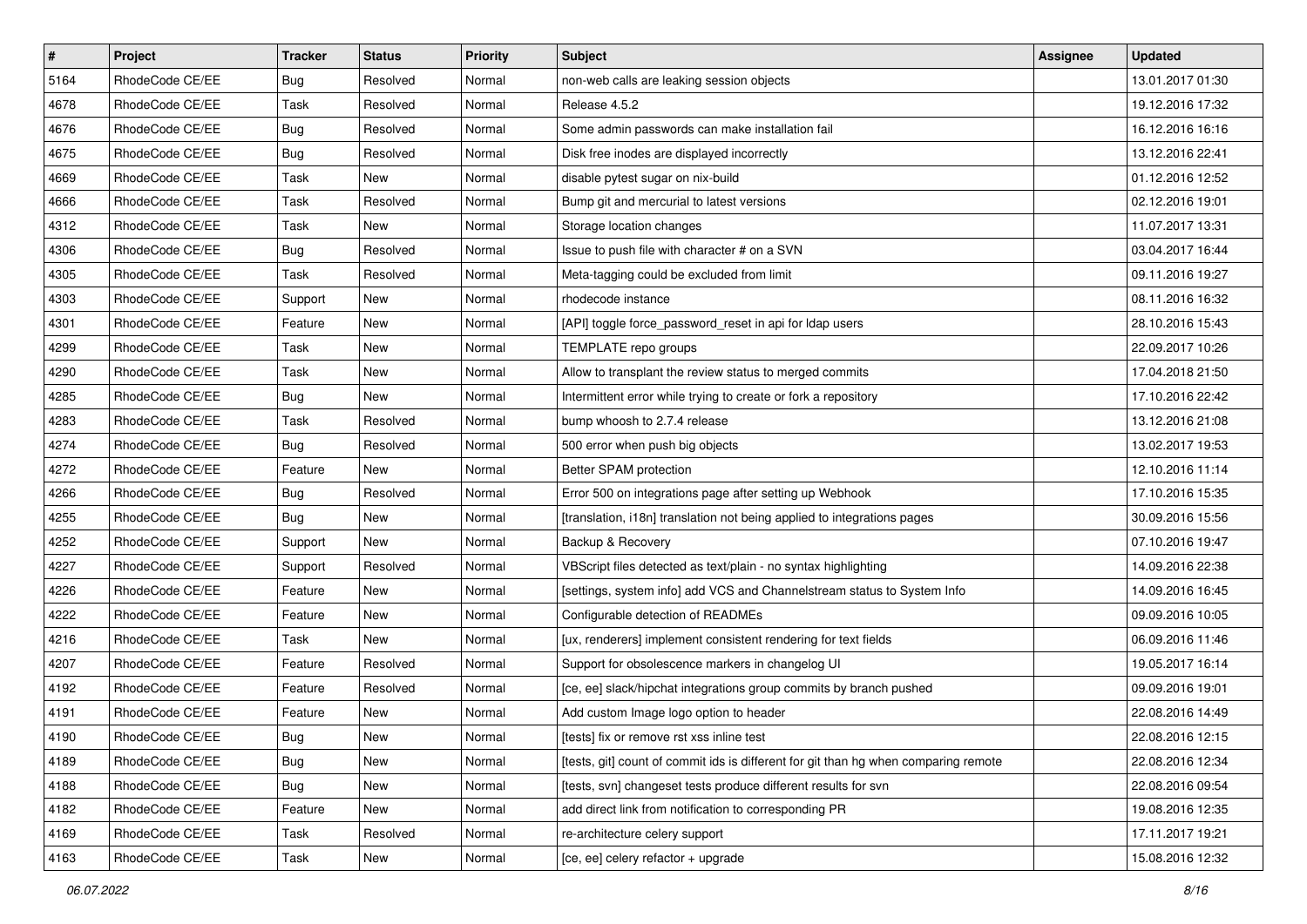| $\vert$ # | Project         | <b>Tracker</b> | <b>Status</b> | Priority | <b>Subject</b>                                                                                        | <b>Assignee</b> | <b>Updated</b>   |
|-----------|-----------------|----------------|---------------|----------|-------------------------------------------------------------------------------------------------------|-----------------|------------------|
| 4151      | RhodeCode CE/EE | Task           | Resolved      | Normal   | [packaging] Subversion to current 1.9.X                                                               |                 | 09.09.2016 10:18 |
| 4144      | RhodeCode CE/EE | Feature        | New           | Normal   | [ux] improve enable/disable of notifications                                                          |                 | 02.08.2016 17:19 |
| 4140      | RhodeCode CE/EE | Task           | Resolved      | Normal   | Check middleware chain status, and Verify that special middleware is catching<br>exceptions correctly |                 | 23.08.2016 12:13 |
| 4109      | RhodeCode CE/EE | <b>Bug</b>     | New           | Normal   | [files] The "switch to commit" widget is broken after using browser back button                       |                 | 17.04.2018 21:50 |
| 4108      | RhodeCode CE/EE | Task           | Resolved      | Normal   | Release 4.2.2                                                                                         |                 | 14.10.2016 13:08 |
| 4090      | RhodeCode CE/EE | <b>Bug</b>     | Resolved      | Normal   | test ticket                                                                                           |                 | 09.03.2021 20:39 |
| 4089      | RhodeCode CE/EE | <b>Bug</b>     | Resolved      | Normal   | svn repository does not exist                                                                         |                 | 12.06.2018 12:29 |
| 4081      | RhodeCode CE/EE | Support        | Resolved      | Normal   | Receiving server 500 error when trying to clone repo from windows client using<br>eclipse             |                 | 12.07.2016 14:30 |
| 4051      | RhodeCode CE/EE | Task           | New           | Normal   | [ux, renderering] Consistent formatting on text fields.                                               |                 | 22.09.2017 10:27 |
| 4045      | RhodeCode CE/EE | Task           | New           | Normal   | File permissions                                                                                      |                 | 17.04.2018 21:49 |
| 4044      | RhodeCode CE/EE | Feature        | Resolved      | Normal   | <b>Branch permissions</b>                                                                             |                 | 30.08.2018 09:48 |
| 4003      | RhodeCode CE/EE | Task           | Resolved      | Normal   | User personal repository groups improvements                                                          |                 | 07.11.2016 16:12 |
| 3999      | RhodeCode CE/EE | Feature        | Resolved      | Normal   | Add `send account information` to user creation page                                                  |                 | 28.06.2016 15:22 |
| 3981      | RhodeCode CE/EE | Feature        | Resolved      | Normal   | Add cloud hosting like Gitlab, GitHub                                                                 |                 | 02.03.2020 09:14 |
| 3980      | RhodeCode CE/EE | Feature        | New           | Normal   | Add CI engine                                                                                         |                 | 05.06.2016 21:32 |
| 3979      | RhodeCode CE/EE | Feature        | New           | Normal   | Add kanban board                                                                                      |                 | 05.06.2016 21:20 |
| 3978      | RhodeCode CE/EE | Feature        | New           | Normal   | Add bug tracker                                                                                       |                 | 05.06.2016 21:20 |
| 3977      | RhodeCode CE/EE | Feature        | New           | Normal   | Wiki                                                                                                  |                 | 05.06.2016 21:11 |
| 3967      | RhodeCode CE/EE | Support        | In Progress   | Normal   | Server 500 error                                                                                      |                 | 11.08.2016 13:39 |
| 3963      | RhodeCode CE/EE | <b>Bug</b>     | New           | Normal   | [ce] Getting a newly added repo via remap/rescan via api gives no data                                |                 | 27.05.2016 05:02 |
| 3956      | RhodeCode CE/EE | <b>Bug</b>     | New           | Normal   | [ce] - svn commit with all 'None' properties (author, message, etc.)                                  |                 | 23.05.2016 17:22 |
| 3939      | RhodeCode CE/EE | <b>Bug</b>     | New           | Normal   | [ux] changelog filter blank after going back in browser                                               |                 | 18.05.2016 14:50 |
| 3923      | RhodeCode CE/EE | <b>Bug</b>     | New           | Normal   | odd exception on running internal-code                                                                |                 | 09.08.2016 10:54 |
| 3922      | RhodeCode CE/EE | Bug            | New           | Normal   | svn backend returns different diff to git/hg backends                                                 |                 | 11.05.2016 14:29 |
| 3555      | RhodeCode CE/EE | <b>Bug</b>     | Resolved      | Normal   | Then disabled repo location change the panel should explicitly state that it's disabled               |                 | 25.04.2016 10:34 |
| 3504      | RhodeCode CE/EE | Task           | In Progress   | Normal   | [routing] Move static assets under a common prefix                                                    |                 | 19.07.2016 12:27 |
| 3486      | RhodeCode CE/EE | Feature        | New           | Normal   | expose origin of permission in perm dict for users                                                    |                 | 06.06.2016 10:54 |
| 3484      | RhodeCode CE/EE | Task           | New           | Normal   | oauth: reduce required permissions for 3rd party                                                      |                 | 13.04.2016 12:33 |
| 3472      | RhodeCode CE/EE | Feature        | New           | Normal   | Expose unified hooks that can be used in SSH backend                                                  |                 | 14.04.2016 17:54 |
| 3460      | RhodeCode CE/EE | Feature        | New           | Normal   | [ux, frontend] hide "show more" button when there is nothing more to show                             |                 | 11.04.2016 13:37 |
| 3455      | RhodeCode CE/EE | Feature        | New           | Normal   | [ux] commit message search should render entire commit message                                        |                 | 07.04.2016 17:50 |
| 3441      | RhodeCode CE/EE | <b>Bug</b>     | New           | Normal   | [ux] clicking on line in file view scrolls to that line                                               |                 | 05.04.2016 13:35 |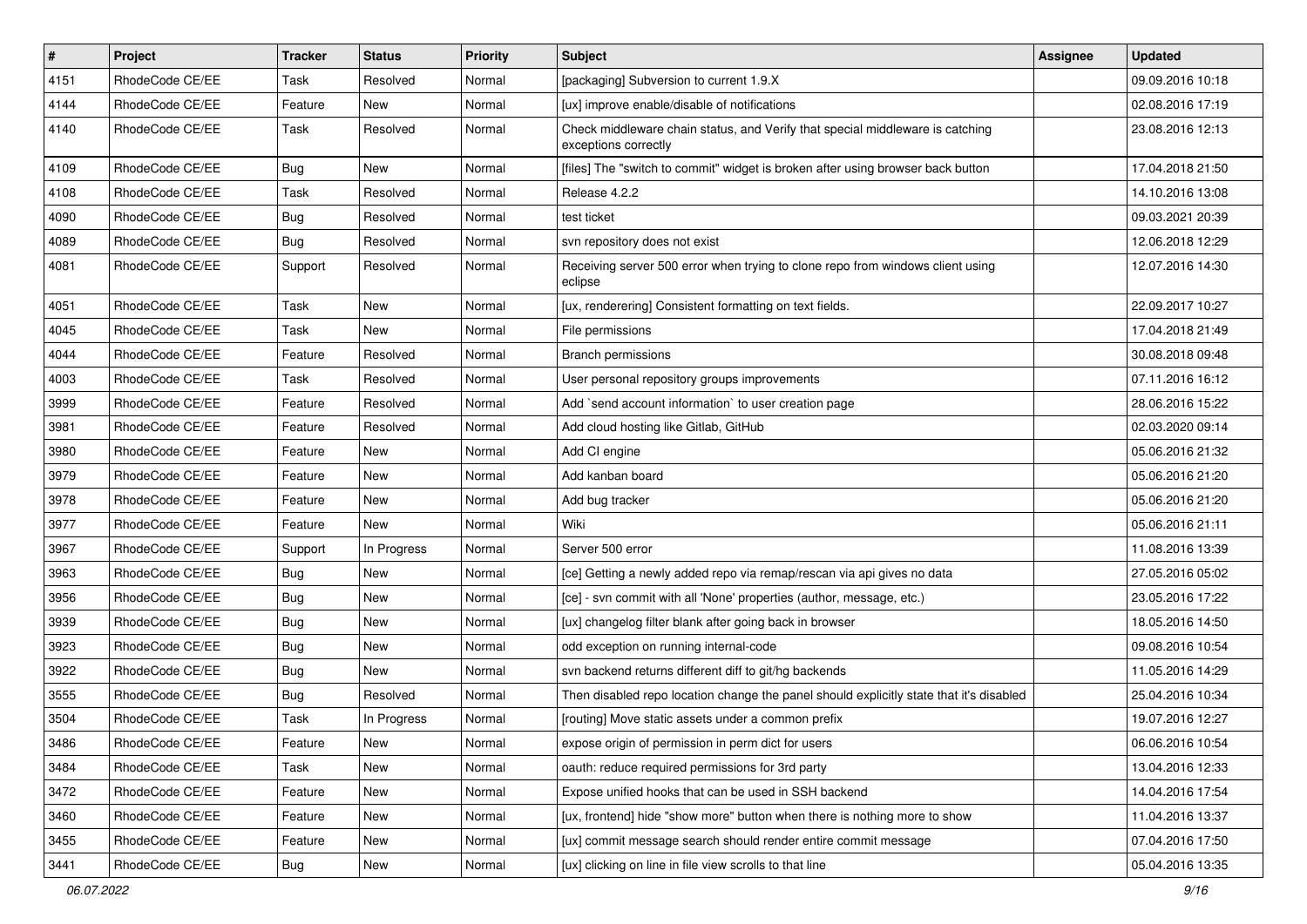| $\pmb{\#}$ | Project         | <b>Tracker</b> | <b>Status</b> | Priority | <b>Subject</b>                                                                                | <b>Assignee</b> | <b>Updated</b>   |
|------------|-----------------|----------------|---------------|----------|-----------------------------------------------------------------------------------------------|-----------------|------------------|
| 3440       | RhodeCode CE/EE | Feature        | New           | Normal   | [design, ux] mock-up user interface for adding a branch/bookmark                              |                 | 05.04.2016 09:21 |
| 3382       | RhodeCode CE/EE | Bug            | <b>New</b>    | Normal   | download superrepo with subrepos                                                              |                 | 25.03.2016 01:30 |
| 3377       | RhodeCode CE/EE | Task           | New           | Normal   | extra fields types extensions                                                                 |                 | 24.03.2016 15:23 |
| 3376       | RhodeCode CE/EE | Task           | New           | Normal   | Repo action plugins                                                                           |                 | 24.03.2016 15:21 |
| 3373       | RhodeCode CE/EE | Feature        | <b>New</b>    | Normal   | Allow to create Bookmarks and Branches from UI                                                |                 | 05.04.2016 09:21 |
| 3362       | RhodeCode CE/EE | Task           | <b>New</b>    | Normal   | auth-plugins, indicate visually that plugin is turned on but NOT enabled                      |                 | 22.03.2016 19:03 |
| 3357       | RhodeCode CE/EE | Bug            | Resolved      | Normal   | switch to sometimes fails to load files metadata                                              |                 | 30.03.2016 10:56 |
| 3351       | RhodeCode CE/EE | Bug            | New           | Normal   | Duplicate IP whitelist entry shows error flash                                                |                 | 21.03.2016 15:54 |
| 3334       | RhodeCode CE/EE | Bug            | <b>New</b>    | Normal   | Attempt to edit .coveragerc through the online file editor                                    |                 | 17.03.2016 13:49 |
| 3332       | RhodeCode CE/EE | Support        | <b>New</b>    | Normal   | LDAP settings page: Add button "test connection"                                              |                 | 17.03.2016 10:23 |
| 3261       | RhodeCode CE/EE | Task           | New           | Normal   | mousetrap.js bump to latest 1.5.X version                                                     |                 | 17.03.2016 12:52 |
| 3260       | RhodeCode CE/EE | Task           | New           | Normal   | api: expose get repo node method                                                              |                 | 17.03.2016 12:56 |
| 3250       | RhodeCode CE/EE | Bug            | New           | Normal   | Posting a comment message is very slow !                                                      |                 | 17.03.2016 12:57 |
| 3239       | RhodeCode CE/EE | Task           | Resolved      | Normal   | Catch all route for repo page or repo group page is always executing checks for<br>every page |                 | 21.04.2016 11:30 |
| 3022       | RhodeCode CE/EE | <b>Bug</b>     | <b>New</b>    | Normal   | SVN support with repositories groups                                                          |                 | 26.07.2016 18:25 |
| 2944       | RhodeCode CE/EE | Task           | New           | Normal   | Bump gunicorn to 19.4 version                                                                 |                 | 17.03.2016 12:58 |
| 2882       | RhodeCode CE/EE | Feature        | <b>New</b>    | Normal   | <b>Bulk comment submit</b>                                                                    |                 | 17.03.2016 17:50 |
| 2844       | RhodeCode CE/EE | Task           | <b>New</b>    | Normal   | Update Bcrypt to a maintained version                                                         |                 | 17.02.2018 20:37 |
| 2817       | RhodeCode CE/EE | Feature        | Resolved      | Normal   | Make largefiles downloadable from the interface                                               |                 | 27.03.2017 14:04 |
| 2744       | RhodeCode CE/EE | Task           | Resolved      | Normal   | Deprecating Internet Explorer                                                                 |                 | 06.07.2016 12:04 |
| 2539       | RhodeCode CE/EE | Feature        | Feedback      | Normal   | Recursive deletion of resources                                                               |                 | 20.04.2016 08:52 |
| 2264       | RhodeCode CE/EE | Bug            | Resolved      | Normal   | New user password change doesn't actually require a password change.                          |                 | 12.08.2016 16:01 |
| 1457       | RhodeCode CE/EE | Feature        | <b>New</b>    | Normal   | add allow permissions inheritance on repo groups                                              |                 | 22.09.2017 10:27 |
| 1404       | RhodeCode CE/EE | Bug            | Resolved      | Normal   | clone of really huge git repo (4gb) causes pyro to explode                                    |                 | 07.02.2017 14:52 |
| 148        | RhodeCode CE/EE | Feature        | <b>New</b>    | Normal   | [comments] Add per file and multiline comments in a changeset                                 |                 | 25.05.2016 10:20 |
| 5643       | RhodeCode CE/EE | Feature        | Resolved      | Low      | jump to bottom of review                                                                      |                 | 30.04.2021 08:53 |
| 5613       | RhodeCode CE/EE | Feature        | New           | Low      | Feature Request: Issue tracker link in new tab/window                                         |                 | 03.10.2021 23:25 |
| 5612       | RhodeCode CE/EE | <b>Bug</b>     | New           | Low      | CPU cores getting maxed out by VCSServer on Repository Size request                           |                 | 03.10.2021 23:25 |
| 5575       | RhodeCode CE/EE | <b>Bug</b>     | Resolved      | Low      | Filtering username containing '-' does not work in Admin audit log panel                      |                 | 20.01.2020 10:04 |
| 5558       | RhodeCode CE/EE | <b>Bug</b>     | Resolved      | Low      | Commit compare window covers text                                                             |                 | 08.07.2019 18:12 |
| 5536       | RhodeCode CE/EE | Feature        | Resolved      | Low      | Ability to disable server-side SSH key generation                                             |                 | 28.02.2019 13:52 |
| 5522       | RhodeCode CE/EE | <b>Bug</b>     | Resolved      | Low      | vcsserver fails when url contains extra "/"                                                   |                 | 28.02.2019 13:52 |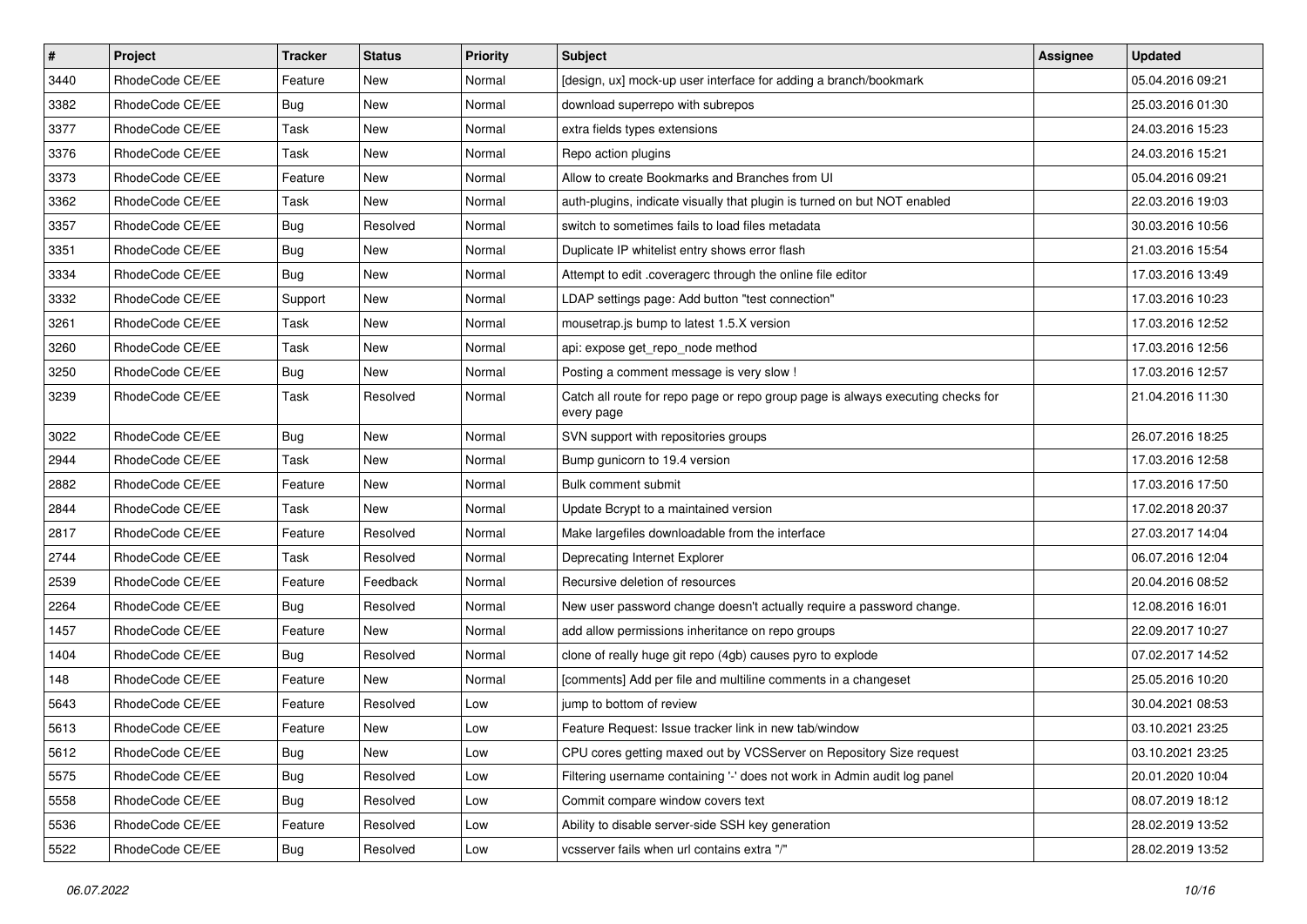| $\pmb{\#}$ | Project           | <b>Tracker</b> | <b>Status</b> | <b>Priority</b> | <b>Subject</b>                                                                            | <b>Assignee</b>           | <b>Updated</b>   |
|------------|-------------------|----------------|---------------|-----------------|-------------------------------------------------------------------------------------------|---------------------------|------------------|
| 5460       | RhodeCode CE/EE   | Bug            | New           | Low             | Repo creation stuck when remote clone returns partial http code 500                       |                           | 06.07.2018 19:14 |
| 5207       | RhodeCode CE/EE   | Task           | Resolved      | Low             | Release 4.6.1                                                                             |                           | 13.02.2017 18:04 |
| 4154       | RhodeCode CE/EE   | Bug            | New           | Low             | [ce, ee] user register via github captcha                                                 |                           | 05.08.2016 22:51 |
| 4040       | RhodeCode CE/EE   | <b>Bug</b>     | <b>New</b>    | Low             | [ce, ee] logout when logged out causes 403 Cross-site request forgery detected            |                           | 23.06.2016 13:40 |
| 3615       | RhodeCode CE/EE   | <b>Bug</b>     | <b>New</b>    | Low             | (OperationalError) too many SQL variables on admin journal page                           |                           | 06.05.2016 11:45 |
| 5582       | RhodeCode Control | Feature        | <b>New</b>    | Normal          | Add the version number of a PR in the HTTP API                                            |                           | 15.01.2020 10:45 |
| 5535       | RhodeCode Control | Bug            | New           | Normal          | improper rollback on upgrade failure                                                      |                           | 09.02.2019 21:12 |
| 5534       | RhodeCode Control | Feature        | New           | Normal          | extract/preload subcommand                                                                |                           | 14.02.2019 14:45 |
| 5533       | RhodeCode Control | Feature        | In Progress   | Normal          | Support busybox tar                                                                       |                           | 09.02.2019 22:09 |
| 5501       | RhodeCode Control | Bug            | New           | Normal          | rccontrol throwing rccontrol.lib.exceptions.SupervisorFailedToStart                       |                           | 19.05.2022 19:32 |
| 5531       | RhodeCode Tools   | Bug            | New           | Normal          | rhodecode-index: default cli opts overwrite given mapping file                            |                           | 17.07.2020 17:36 |
| 5450       | RhodeCode Tools   | Bug            | New           | Normal          | rhodecode-api get_license_info no longer works                                            |                           | 17.07.2018 15:01 |
| 3333       | RhodeCode Tools   | Task           | <b>New</b>    | Normal          | Create rhodecode-tools backup command for backup of RhodeCode Enterprise                  |                           | 17.03.2016 12:43 |
| 5683       | Documentation     | Support        | <b>New</b>    | Low             | Schemas (Structured Data) Snippets                                                        | <b>Today Deals</b>        | 06.07.2022 07:19 |
| 5523       | RhodeCode CE/EE   | <b>Bug</b>     | Resolved      | High            | user from AD is asked to change his password when logs in.                                | Thierry<br>Wynsdau        | 28.05.2020 20:28 |
| 5516       | RhodeCode CE/EE   | Support        | Resolved      | High            | Cannot log into RhodeCode                                                                 | Thierry<br>Wynsdau        | 28.05.2020 20:28 |
| 5553       | RhodeCode CE/EE   | Bug            | <b>New</b>    | Normal          | Exceptions Tracker - Exception ID: 140095575901360 after upgrade to the lastes<br>version | Thierry<br>Wynsdau        | 10.07.2019 10:33 |
| 5548       | RhodeCode CE/EE   | Feature        | <b>New</b>    | Normal          | Initial Search API                                                                        | Peter Colledge            | 07.07.2019 22:21 |
| 3372       | RhodeCode CE/EE   | Bug            | In Progress   | High            | [Idap, groups] Customer gets an empty list of groups                                      | Mikhail<br>Chernykh       | 08.06.2016 11:32 |
| 5368       | RhodeCode CE/EE   | Feature        | Resolved      | Normal          | Mercurial: Close branch before merging it                                                 | Mathieu Cantin            | 21.01.2020 02:11 |
| 4273       | RhodeCode CE/EE   | Bug            | Resolved      | Urgent          | GIT executable not seen by vcsserver                                                      | Martin<br>Bornhold        | 13.10.2016 15:45 |
| 4251       | RhodeCode CE/EE   | Task           | Feedback      | High            | [customer] Pull request with subrepos                                                     | Martin<br>Bornhold        | 10.11.2016 17:52 |
| 4243       | RhodeCode CE/EE   | Support        | Resolved      | High            | Gist visibility update?                                                                   | Martin<br>Bornhold        | 27.09.2016 06:40 |
| 4279       | RhodeCode CE/EE   | <b>Bug</b>     | Resolved      | Normal          | re-captcha validation is broken                                                           | Martin<br><b>Bornhold</b> | 26.10.2016 22:27 |
| 4277       | RhodeCode CE/EE   | Bug            | Resolved      | Normal          | [frontend] System info page does not work correctly in safari.                            | Martin<br>Bornhold        | 04.11.2016 12:08 |
| 4271       | RhodeCode CE/EE   | Bug            | Resolved      | Normal          | Browsing new repository groups via SVN issue                                              | Martin<br>Bornhold        | 19.10.2016 11:11 |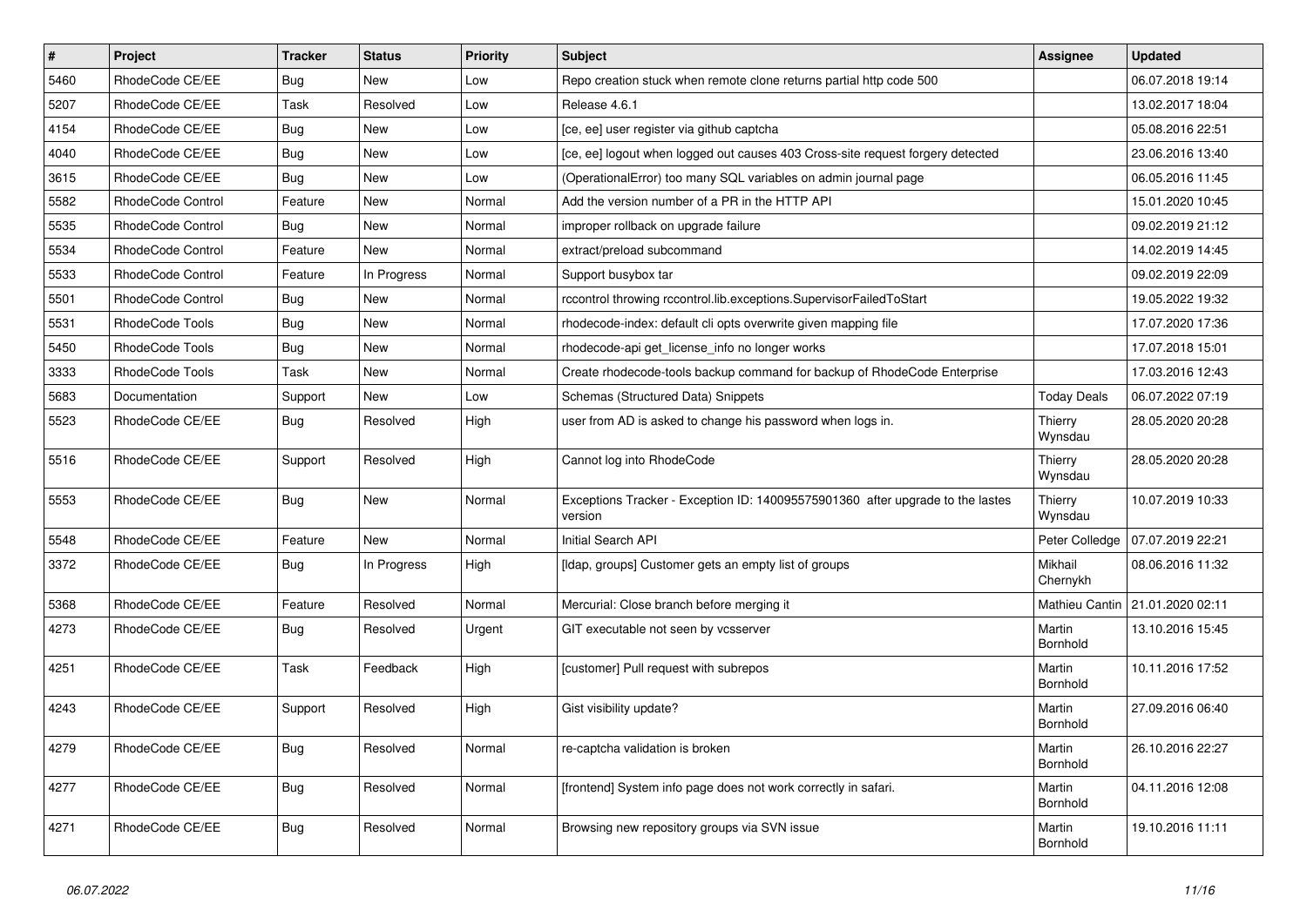| $\vert$ # | Project              | <b>Tracker</b> | <b>Status</b> | <b>Priority</b> | <b>Subject</b>                                                                                       | Assignee                     | <b>Updated</b>   |
|-----------|----------------------|----------------|---------------|-----------------|------------------------------------------------------------------------------------------------------|------------------------------|------------------|
| 4247      | RhodeCode CE/EE      | Bug            | Resolved      | Normal          | [vcs] Using current time as timestamp during archive creating leads to changing<br>hashes            | Martin<br><b>Bornhold</b>    | 28.09.2016 12:07 |
| 4244      | RhodeCode CE/EE      | Support        | Resolved      | Normal          | mod day syn template error when using auth realm with spaces in it                                   | Martin<br>Bornhold           | 28.09.2016 12:07 |
| 4237      | RhodeCode CE/EE      | Task           | Resolved      | Normal          | Enable HTTP support                                                                                  | Martin<br>Bornhold           | 12.10.2016 11:51 |
| 4203      | RhodeCode CE/EE      | Task           | Resolved      | Normal          | Get rid of syn.proxy.parent path root, and replace it with reading storage location<br>from Database | Martin<br>Bornhold           | 22.09.2016 14:31 |
| 3950      | RhodeCode CE/EE      | Bug            | Resolved      | Normal          | [ce, ee] trying to merge pr against a deleted branch/bookmark breaks the pr page                     | Martin<br>Bornhold           | 27.10.2016 16:12 |
| 1055      | RhodeCode CE/EE      | Feature        | Resolved      | Normal          | [pr, vcs] Expose the shadow repository of a pull request                                             | Martin<br>Bornhold           | 26.10.2016 10:33 |
| 4052      | RhodeCode Appenlight | Task           | <b>New</b>    | Normal          | release fixes                                                                                        | <b>Marcin Lulek</b>          | 29.06.2016 12:14 |
| 5587      | RhodeCode CE/EE      | Bug            | Resolved      | Normal          | Broken metatags in 4.18.1                                                                            | Marcin Lulek                 | 29.01.2020 11:46 |
| 4269      | RhodeCode CE/EE      | Support        | Resolved      | Normal          | Allow flash messages to be permanently surpressed                                                    | Marcin Lulek                 | 14.10.2016 12:46 |
| 4234      | RhodeCode CE/EE      | Task           | <b>New</b>    | Normal          | prepare and test RhodeCode VM image for AWS                                                          | <b>Marcin Lulek</b>          | 11.07.2017 13:32 |
| 4213      | RhodeCode CE/EE      | Feature        | <b>New</b>    | High            | Embed PostgreSQL database                                                                            | Marcin<br>Kuzminski<br>[CTO] | 03.09.2016 23:45 |
| 4184      | RhodeCode CE/EE      | Bug            | Resolved      | High            | fix content INT overflow bug                                                                         | Marcin<br>Kuzminski<br>[CTO] | 23.08.2016 10:31 |
| 5653      | RhodeCode CE/EE      | Feature        | <b>New</b>    | Normal          | Extend SSH clone to support cloning by repo id.                                                      | Marcin<br>Kuzminski<br>[CTO] | 17.02.2021 12:58 |
| 5386      | RhodeCode CE/EE      | Task           | Resolved      | Normal          | Increase security for Email Change                                                                   | Marcin<br>Kuzminski<br>[CTO] | 17.02.2018 17:29 |
| 5382      | RhodeCode CE/EE      | Feature        | <b>New</b>    | Normal          | Support for repository aliases                                                                       | Marcin<br>Kuzminski<br>[CTO] | 04.09.2017 15:17 |
| 5257      | RhodeCode CE/EE      | Bug            | <b>New</b>    | Normal          | Git repository with big binary file provokes error and strange behavior/memory leak<br>of RH.        | Marcin<br>Kuzminski<br>[CTO] | 23.03.2017 22:02 |
| 5150      | RhodeCode CE/EE      | Task           | Resolved      | Normal          | Password reset promts in my account should be hidden in accounts that are not of<br>type rhodecode   | Marcin<br>Kuzminski<br>[CTO] | 02.01.2017 16:34 |
| 4670      | RhodeCode CE/EE      | Task           | Resolved      | Normal          | Release 4.5.1                                                                                        | Marcin<br>Kuzminski<br>[CTO] | 06.12.2016 21:13 |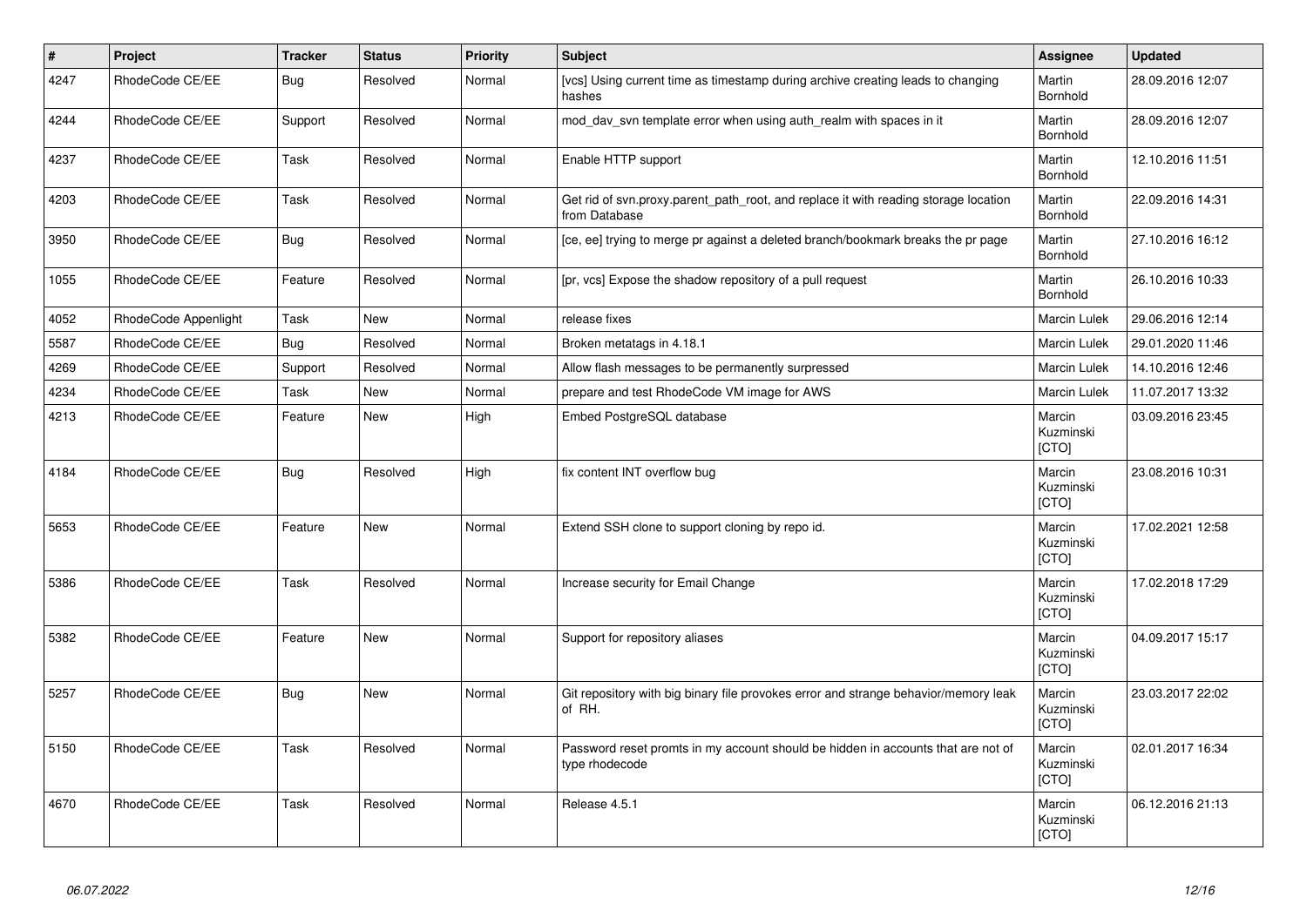| $\vert$ # | Project         | <b>Tracker</b> | <b>Status</b> | <b>Priority</b> | Subject                                                                          | Assignee                            | <b>Updated</b>   |
|-----------|-----------------|----------------|---------------|-----------------|----------------------------------------------------------------------------------|-------------------------------------|------------------|
| 4297      | RhodeCode CE/EE | Task           | Resolved      | Normal          | redo the my-pull-requests page to use the datagrid                               | Marcin<br>Kuzminski<br>[CTO]        | 01.11.2016 09:31 |
| 4282      | RhodeCode CE/EE | Task           | Resolved      | Normal          | Add inode limit together with disk usage                                         | Marcin<br>Kuzminski<br>[CTO]        | 19.10.2016 12:18 |
| 4281      | RhodeCode CE/EE | Task           | Resolved      | Normal          | Fix docs on To `increase database performance`                                   | Marcin<br>Kuzminski<br><b>[CTO]</b> | 18.10.2016 16:39 |
| 4276      | RhodeCode CE/EE | <b>Bug</b>     | Resolved      | Normal          | System info page uses mercurial/git versions from RhodeCode instead of VCSServer | Marcin<br>Kuzminski<br>[CTO]        | 14.11.2016 21:19 |
| 4250      | RhodeCode CE/EE | <b>Bug</b>     | Resolved      | Normal          | Adding a reviewer into existing PR doesn't set a reason.                         | Marcin<br>Kuzminski<br>[CTO]        | 07.10.2016 20:05 |
| 4245      | RhodeCode CE/EE | Task           | Resolved      | Normal          | Convert control command to use http mode by default                              | Marcin<br>Kuzminski<br>[CTO]        | 14.10.2016 16:13 |
| 4219      | RhodeCode CE/EE | Feature        | Resolved      | Normal          | [ce, ee] Add mandatory reviewers for pull requests                               | Marcin<br>Kuzminski<br>[CTO]        | 20.06.2017 15:23 |
| 4211      | RhodeCode CE/EE | Feature        | Resolved      | Normal          | [ce, ee] increase webhook flexibility                                            | Marcin<br>Kuzminski<br>[CTO]        | 20.06.2022 10:55 |
| 4193      | RhodeCode CE/EE | Feature        | In Progress   | Normal          | Improve Filter Functionality in the Change Log                                   | Marcin<br>Kuzminski<br>[CTO]        | 22.09.2017 10:25 |
| 4178      | RhodeCode CE/EE | Bug            | Resolved      | Normal          | RhodeCode EE OVA VM wont run on a ESX 6.0 host                                   | Marcin<br>Kuzminski<br>[CTO]        | 15.09.2016 13:25 |
| 4065      | RhodeCode CE/EE | <b>Bug</b>     | Resolved      | Normal          | [ux, login] 404 on login after comment attempt                                   | Marcin<br>Kuzminski<br>[CTO]        | 04.07.2016 00:40 |
| 4036      | RhodeCode CE/EE | <b>Bug</b>     | Resolved      | Normal          | encrypted clone_uri can throw unicodeerror after key change                      | Marcin<br>Kuzminski<br>[CTO]        | 27.06.2016 19:38 |
| 4035      | RhodeCode CE/EE | <b>Bug</b>     | In Progress   | Normal          | failed to create whoosh index                                                    | Marcin<br>Kuzminski<br>[CTO]        | 06.07.2016 00:04 |
| 4000      | RhodeCode CE/EE | Feature        | <b>New</b>    | Normal          | Make compare more functional                                                     | Marcin<br>Kuzminski<br>[CTO]        | 18.11.2017 19:11 |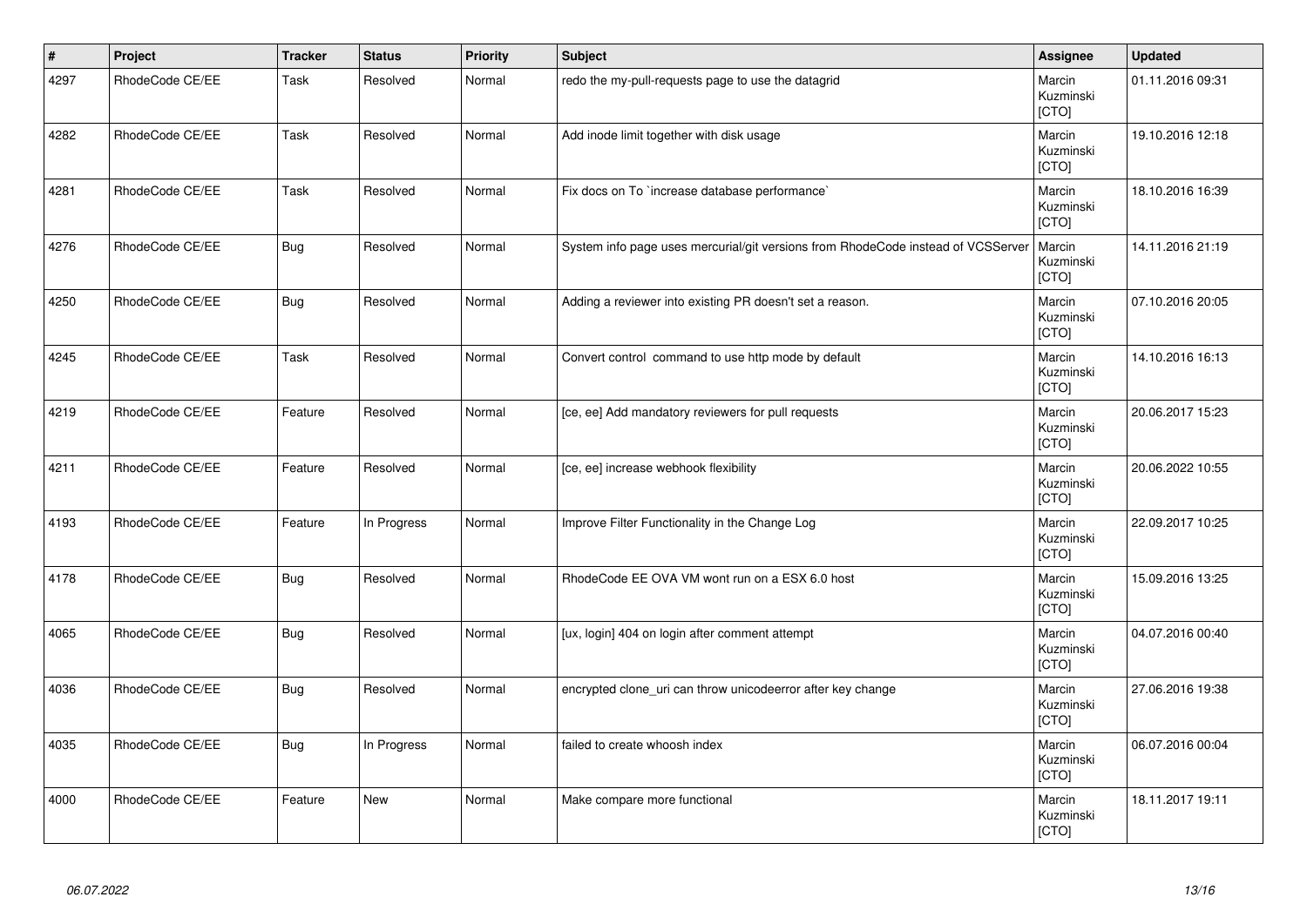| #    | Project         | <b>Tracker</b> | <b>Status</b> | <b>Priority</b> | <b>Subject</b>                                                                        | <b>Assignee</b>              | <b>Updated</b>   |
|------|-----------------|----------------|---------------|-----------------|---------------------------------------------------------------------------------------|------------------------------|------------------|
| 3556 | RhodeCode CE/EE | Task           | Resolved      | Normal          | Disable and rename initial_repo_scan flag                                             | Marcin<br>Kuzminski<br>[CTO] | 22.04.2016 14:33 |
| 3549 | RhodeCode CE/EE | Bug            | Resolved      | Normal          | [4.0.0 regression], file source links use last commit id instead of current commit id | Marcin<br>Kuzminski<br>[CTO] | 21.04.2016 16:10 |
| 3483 | RhodeCode CE/EE | Bug            | New           | Normal          | oauth: disable 3rd party registration if RhodeCode registration is disabled           | Marcin<br>Kuzminski<br>[CTO] | 13.04.2016 12:13 |
| 3454 | RhodeCode CE/EE | Task           | Feedback      | Normal          | [ce/ee] visually differentiate the two editions                                       | Marcin<br>Kuzminski<br>[CTO] | 10.08.2016 03:30 |
| 5442 | RhodeCode CE/EE | Feature        | Resolved      | Low             | Preview of Jupyter notebooks                                                          | Marcin<br>Kuzminski<br>[CTO] | 16.01.2019 16:33 |
| 5441 | RhodeCode CE/EE | Feature        | <b>New</b>    | Low             | Some files not parsed as XML files                                                    | Marcin<br>Kuzminski<br>[CTO] | 12.06.2018 12:23 |
| 4155 | RhodeCode CE/EE | Bug            | Resolved      | Low             | Date of Last Change is not displayed correctly                                        | Marcin<br>Kuzminski<br>[CTO] | 21.01.2020 02:20 |
| 4254 | RhodeCode CE/EE | Bug            | Resolved      | Normal          | [frontend] 500 Internal Server Error with i18n-ed pages                               | Lisa Quatmann                | 30.09.2016 14:38 |
| 4224 | RhodeCode CE/EE | Bug            | Resolved      | Normal          | [docs] update docs re: removing old instances when switching editions                 | Lisa Quatmann                | 11.10.2016 15:36 |
| 4194 | RhodeCode CE/EE | Task           | Resolved      | Normal          | move svn http backend out of labs into a real VCS settings                            | Lisa Quatmann                | 14.09.2016 23:16 |
| 4121 | RhodeCode CE/EE | Bug            | Resolved      | Normal          | [ce, ee] server announcement has extra margin                                         | Lisa Quatmann                | 26.09.2016 14:00 |
| 3488 | RhodeCode CE/EE | Bug            | Resolved      | Normal          | [frontend, styling] update icon font                                                  | Lisa Quatmann                | 04.10.2016 13:27 |
| 4199 | RhodeCode CE/EE | Bug            | Resolved      | High            | investigate: ongoing SSL problems when switching to 4.X from 3.X                      | Johannes<br>Bornhold         | 15.09.2016 13:14 |
| 4153 | RhodeCode CE/EE | Task           | Resolved      | Normal          | Optimize readme fetching by changing the system of readme detection                   | Johannes<br>Bornhold         | 09.09.2016 10:17 |
| 3971 | RhodeCode CE/EE | Bug            | Resolved      | Normal          | [ce, vcs] Merge requests/Pull requests failing due to rebase problem                  | Johannes<br>Bornhold         | 19.07.2016 15:54 |
| 4173 | RhodeCode CE/EE | Bug            | Resolved      | Urgent          | [ce, ee] mysql recycle pool timeout not working                                       | Daniel D                     | 16.08.2016 22:02 |
| 5608 | RhodeCode CE/EE | Bug            | Resolved      | High            | svn+ssh user set incorrectly                                                          | Daniel D                     | 31.03.2020 18:21 |
| 5606 | RhodeCode CE/EE | Bug            | Resolved      | High            | SVN + ssh subdirectory failure                                                        | Daniel D                     | 09.04.2020 03:29 |
| 5604 | RhodeCode CE/EE | <b>Bug</b>     | Resolved      | High            | Search error on second result page                                                    | Daniel D                     | 30.03.2020 16:01 |
| 4268 | RhodeCode CE/EE | <b>Bug</b>     | Resolved      | High            | [ee] default reviewers from changed lines is returning wrong values                   | Daniel D                     | 06.10.2016 14:35 |
| 4233 | RhodeCode CE/EE | Bug            | Resolved      | High            | slack, git push problem                                                               | Daniel D                     | 26.09.2016 11:56 |
| 4223 | RhodeCode CE/EE | Bug            | Resolved      | High            | [git, tags] annotated tags not appearing in UI                                        | Daniel D                     | 12.09.2016 06:12 |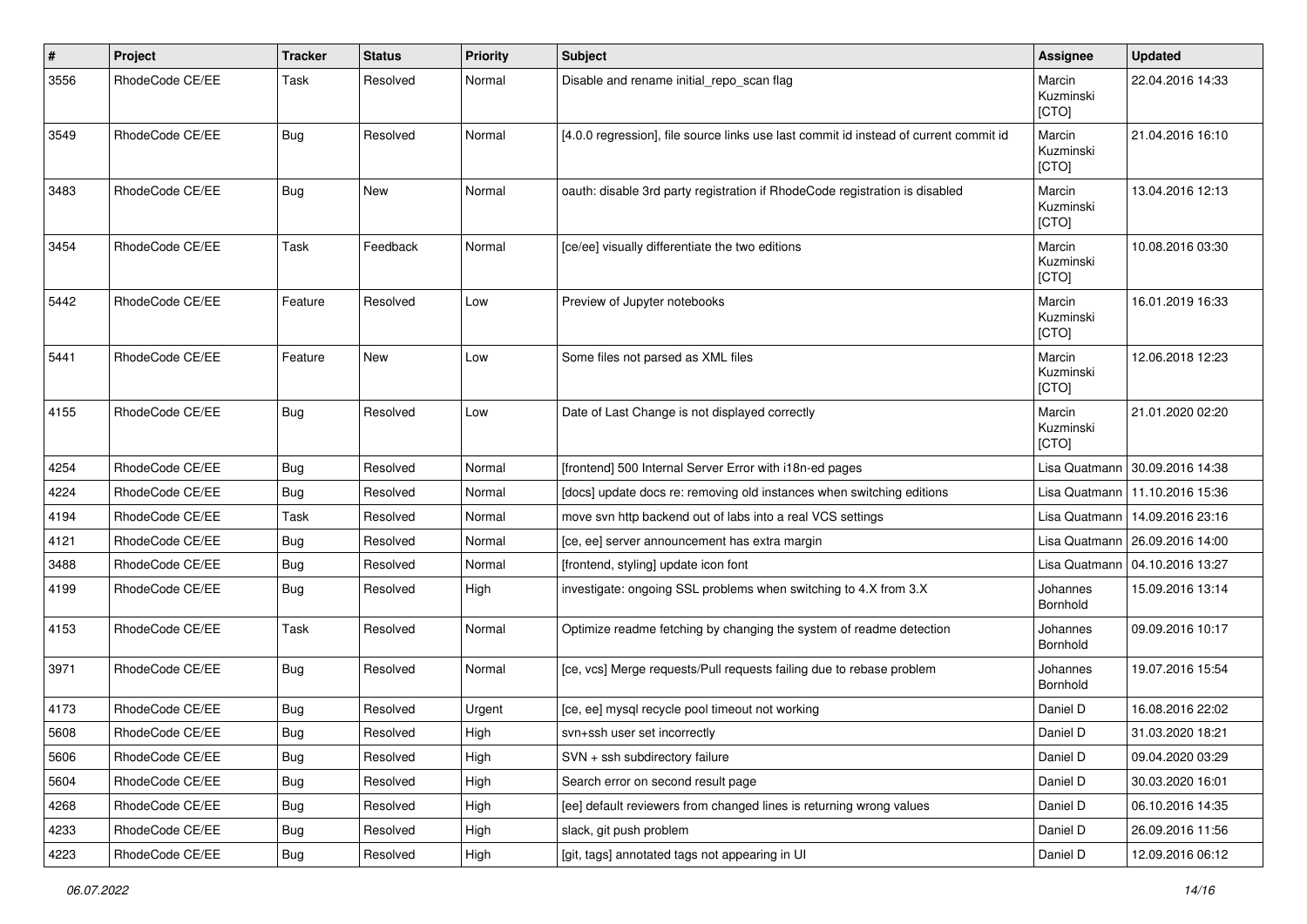| $\vert$ # | Project         | <b>Tracker</b> | <b>Status</b> | <b>Priority</b> | <b>Subject</b>                                                                                                       | Assignee | <b>Updated</b>   |
|-----------|-----------------|----------------|---------------|-----------------|----------------------------------------------------------------------------------------------------------------------|----------|------------------|
| 5615      | RhodeCode CE/EE | Feature        | Resolved      | Normal          | Misleading message in PR diff view "File was deleted in this version"                                                | Daniel D | 23.04.2020 17:40 |
| 5610      | RhodeCode CE/EE | Bug            | Resolved      | Normal          | Files navigation looses the at= <name> marker</name>                                                                 | Daniel D | 03.10.2021 23:23 |
| 5602      | RhodeCode CE/EE | Feature        | Resolved      | Normal          | Copy full path only copies partial                                                                                   | Daniel D | 30.03.2020 16:04 |
| 5599      | RhodeCode CE/EE | Bug            | Resolved      | Normal          | SVN navigation to trunk fails                                                                                        | Daniel D | 04.04.2020 11:21 |
| 5581      | RhodeCode CE/EE | Feature        | Resolved      | Normal          | expose `send_email` option in the HTTP API, for `comment_commit` and<br>`comment_pull_request`                       | Daniel D | 29.01.2020 11:46 |
| 5579      | RhodeCode CE/EE | Bug            | Resolved      | Normal          | JS bug when a commit message can be parsed as a number                                                               | Daniel D | 20.01.2020 10:04 |
| 4311      | RhodeCode CE/EE | Task           | Resolved      | Normal          | Diffs feedback                                                                                                       | Daniel D | 26.11.2016 14:10 |
| 4296      | RhodeCode CE/EE | Bug            | Resolved      | Normal          | [ee] Can not create pull requests with reviewers.                                                                    | Daniel D | 07.11.2016 21:17 |
| 4288      | RhodeCode CE/EE | Task           | Resolved      | Normal          | [ce, ee] unify controllers that use diffs                                                                            | Daniel D | 02.08.2017 11:41 |
| 4278      | RhodeCode CE/EE | <b>Bug</b>     | Resolved      | Normal          | [admin] Clicking the save button in admin -> settings -> issue tracker leads to<br>exception if no patterns entered. | Daniel D | 18.10.2016 13:38 |
| 4267      | RhodeCode CE/EE | Feature        | Resolved      | Normal          | [ce, ee] jira tracker integration wildcard project key support                                                       | Daniel D | 10.10.2016 20:13 |
| 4256      | RhodeCode CE/EE | Bug            | New           | Normal          | [ce, ee, ux] Source code highlight colors conflict with red/green inserted/deleted<br>blocks                         | Daniel D | 03.10.2016 05:00 |
| 4246      | RhodeCode CE/EE | Task           | <b>New</b>    | Normal          | [ce, ee, vcs, git] add tests for annotated git tags                                                                  | Daniel D | 13.02.2018 18:03 |
| 4238      | RhodeCode CE/EE | Task           | Resolved      | Normal          | default reviewers updates                                                                                            | Daniel D | 06.10.2016 14:26 |
| 4232      | RhodeCode CE/EE | Feature        | <b>New</b>    | Normal          | [ce, ee, pr, compare] redo diffs, support side by side diffs, html diffs                                             | Daniel D | 25.10.2016 15:40 |
| 4225      | RhodeCode CE/EE | Feature        | Resolved      | Normal          | [ce, ee] repo group integrations cascade to child repo groups                                                        | Daniel D | 14.09.2016 11:12 |
| 4208      | RhodeCode CE/EE | Bug            | New           | Normal          | [ce, ee] test errors get hidden by error page                                                                        | Daniel D | 14.09.2016 12:00 |
| 4202      | RhodeCode CE/EE | Task           | Resolved      | Normal          | Polish the 503.html page                                                                                             | Daniel D | 30.08.2016 23:54 |
| 4197      | RhodeCode CE/EE | Task           | New           | Normal          | [ce, ee] get list of users with their permissions to a repository                                                    | Daniel D | 22.09.2017 10:30 |
| 4183      | RhodeCode CE/EE | Feature        | Resolved      | Normal          | Different roles for PR reviewers                                                                                     | Daniel D | 12.10.2020 23:13 |
| 4181      | RhodeCode CE/EE | Task           | Resolved      | Normal          | Integrations: allow root repos only integrations                                                                     | Daniel D | 31.08.2016 17:44 |
| 4180      | RhodeCode CE/EE | Task           | Resolved      | Normal          | integrations: possible limit the updates sent                                                                        | Daniel D | 22.08.2016 12:22 |
| 4179      | RhodeCode CE/EE | Task           | <b>New</b>    | Normal          | [ce, ee] refine perms summary list                                                                                   | Daniel D | 14.09.2016 12:09 |
| 4175      | RhodeCode CE/EE | Feature        | Resolved      | Normal          | [ce, ee] repo group integrations                                                                                     | Daniel D | 16.08.2016 20:00 |
| 4157      | RhodeCode CE/EE | Feature        | New           | Normal          | [integrations] Integrate with industry standard SW development tools                                                 | Daniel D | 08.08.2016 12:55 |
| 4147      | RhodeCode CE/EE | Task           | New           | Normal          | [ce, ee, docs] Events documentation                                                                                  | Daniel D | 15.08.2016 12:33 |
| 4120      | RhodeCode CE/EE | Task           | New           | Normal          | [ce] replace get_repo_nodes api                                                                                      | Daniel D | 17.04.2018 21:49 |
| 4110      | RhodeCode CE/EE | Bug            | In Progress   | Normal          | [ce, ee] repos can be named _admin, _static                                                                          | Daniel D | 20.07.2016 19:51 |
| 4092      | RhodeCode CE/EE | Bug            | Feedback      | Normal          | [ce, ee] Redmine/JIRA integrations - smart commits                                                                   | Daniel D | 21.07.2016 12:59 |
| 4091      | RhodeCode CE/EE | Bug            | Resolved      | Normal          | [ce, ee] Redmine integration blocks for 30 seconds if redmine server not available                                   | Daniel D | 15.07.2016 12:26 |
| 1131      | RhodeCode CE/EE | Feature        | Resolved      | Normal          | Implement default reviewers for code review                                                                          | Daniel D | 21.09.2016 18:28 |